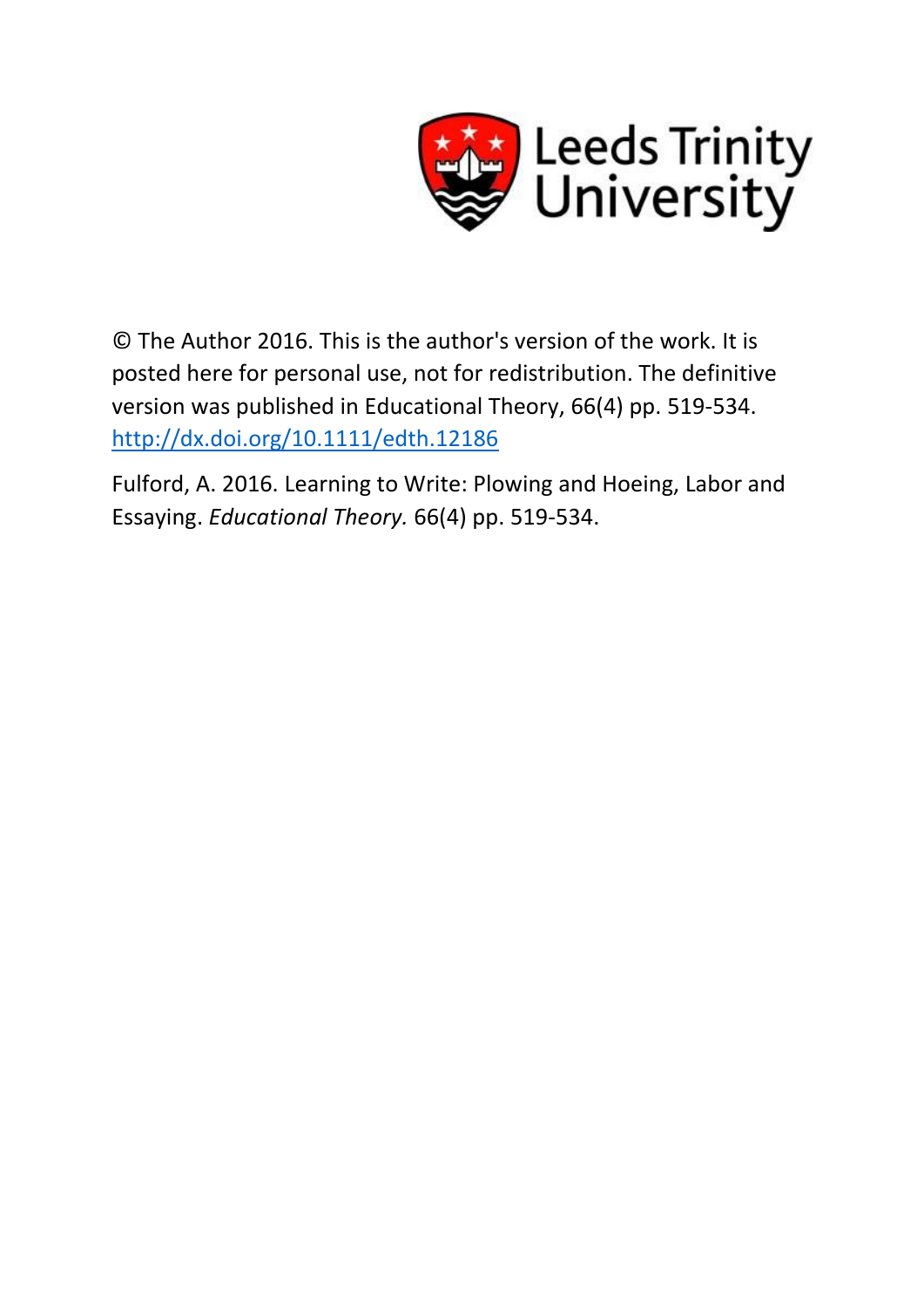### **Learning to Write: Plowing and Hoeing, Labor and Essaying**

**Amanda Fulford**

### **Leeds Trinity University, UK.**

### ABSTRACT

*In this paper Fulford addresses the issue of student writing in the university, and explores how the increasing dominance of outcome-driven modes of learning and assessment is changing the understanding of what it is to write, what is expected of students in their writing, and how academic writing should best be supported. The starting point is the increasing use of what are termed 'technologies' of writing - 'handbooks' for students that address issues of academic writing - that systematize, and smooth the work of writing in, Fulford argues, an unhelpful way. This leads to a reconsideration of what it means to write in the university, and what it is to be a student who writes. Fulford explores etymologically the concept of 'writing', and suggests that it might be seen metaphorically as physical labor. Writing as physical labor is explored further through the agricultural metaphors in Henry David Thoreau's* Walden*, and through Stanley Cavell's reading of this text. In making a distinction between writing-as-plowing, and writing-as-hoeing, Fulford argues that some technologies of writing deny voice, rather than facilitate it, and concludes by offering a number of suggestions for the teaching and learning of writing in the university that emphasize the value of being lost (in one's subject, and one's work) and finding one's own way out. These 'lessons' are illustrated with reference to Thoreau's text of*  Walden*, and from American literature and film.*

## INTRODUCTION: TECHNOLOGIES OF WRITING

This paper considers the student as 'writer' in the contemporary university. Writing, and academic writing in particular, is clearly under the spotlight, and the student in the university has arguably never had access to more detailed guidelines on what is expected, nor access to better support for writing. A whole industry now exists to produce these, what I call in this paper, 'technologies of writing'. This is evidenced by the production of text books and 'how to' guides explaining, from initiation to completion, the process of producing the report, the essay, the reflective account,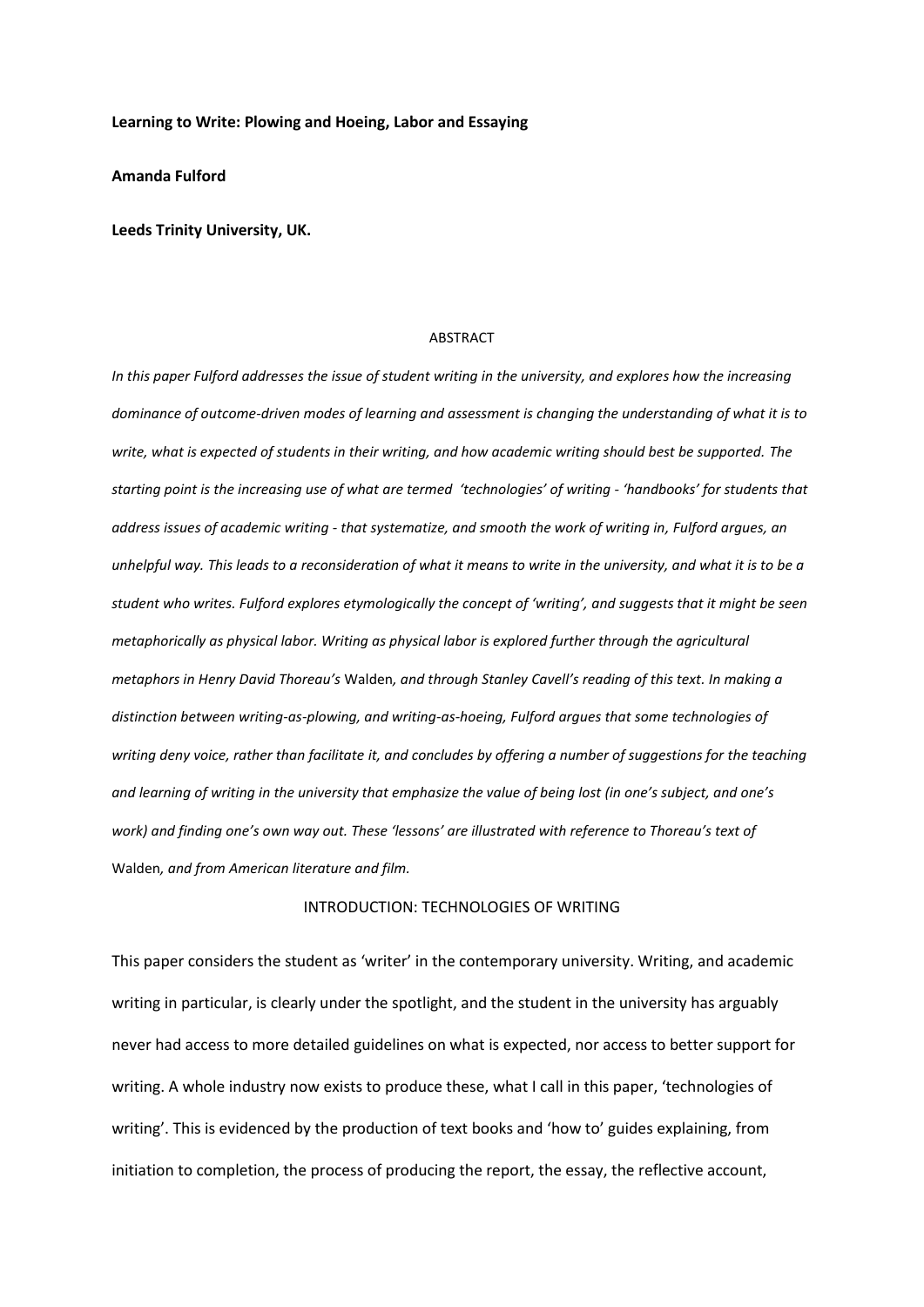dissertation or the thesis. Many of these are differentiated by academic level<sup>1</sup> and by discipline area.<sup>2</sup> Some even focus on particular elements of a larger piece of writing such as the literature review.<sup>3</sup> Universities have also recognized the need to address student support in writing. Many institutions have developed their own dedicated academic writing websites as ancillary support, have introduced a range of measures including study skills support services, centres for academic writing, and have recruited specialist writing mentors. Academic writing in the contemporary university can thus be said to be 'technologized'. This needs some explanation: first, the use of this term recognizes that the development of students' academic writing skills, and the support for its ongoing development, is often mediated by technology.<sup>4</sup> But the use of the term 'technologies' calls attention to a second phenomenon: the systematisation of academic writing, as evidenced in its definition in terms of skills and competencies against which students' writing can be measured through assessment, and for which they can be held to account. We might call these developments 'technologies of risk management'; they guide students to the product that passes the test, and that meets the learning outcomes. And managing risks in these ways is not just restricted to textbooks aimed at a student audience. To ensure new and early career researchers' success in delivering outputs, a plethora of guides promise a smooth path to writing, success through publication,<sup>5</sup> and securing of grant funding.<sup>6</sup> A further danger with such strict adherence to the formulae given in these kinds of text, is that they risk stripping out the thinking from the writing process.<sup>7</sup> Perhaps a word of caution is needed here. In using the term 'technologisation' here, I am not offering a critique of the use of electronic or digital technologies to support the teaching and learning of academic

<sup>1</sup> See Dorothy Bedford and Elizabeth Wilson, *Study Skills for Foundation Degrees*, (Abingdon: Routledge, 2013).

<sup>2</sup> See Peter Redman and Wendy Maples, *Good Essay Writing: A Social Sciences Guide*, (London: Sage, 2011). 3 See Diana Ridley, *The Literature Review: A Step-by-Step Guide for Students*, (London: Sage, 2012).

<sup>&</sup>lt;sup>4</sup> See Mark Conroy, "Internet Tools for Language Learning: University Students Taking Control of their Writing", *Australasian Journal of Educational Technology*, 26, Issue 6, (2010): 861 – 882.

<sup>5</sup> See Laura Belcher, *Writing Your Journal Article in Twelve Weeks: A Guide to Academic Publishing Success*, (London: Sage, 2009).

<sup>6</sup> See Soraya Coley and Cynthia Scheinberg, *Proposal Writing: Effective Grantsmanship*, 4th edition, (London: Sage, 2014).

<sup>&</sup>lt;sup>7</sup> For a fuller discussion of this point, see Amanda Fulford, "Ventriloquising the Voice: Student Writing in the University", *Journal of Philosophy of Education*, 43, No. 2, (2009): 223 - 237.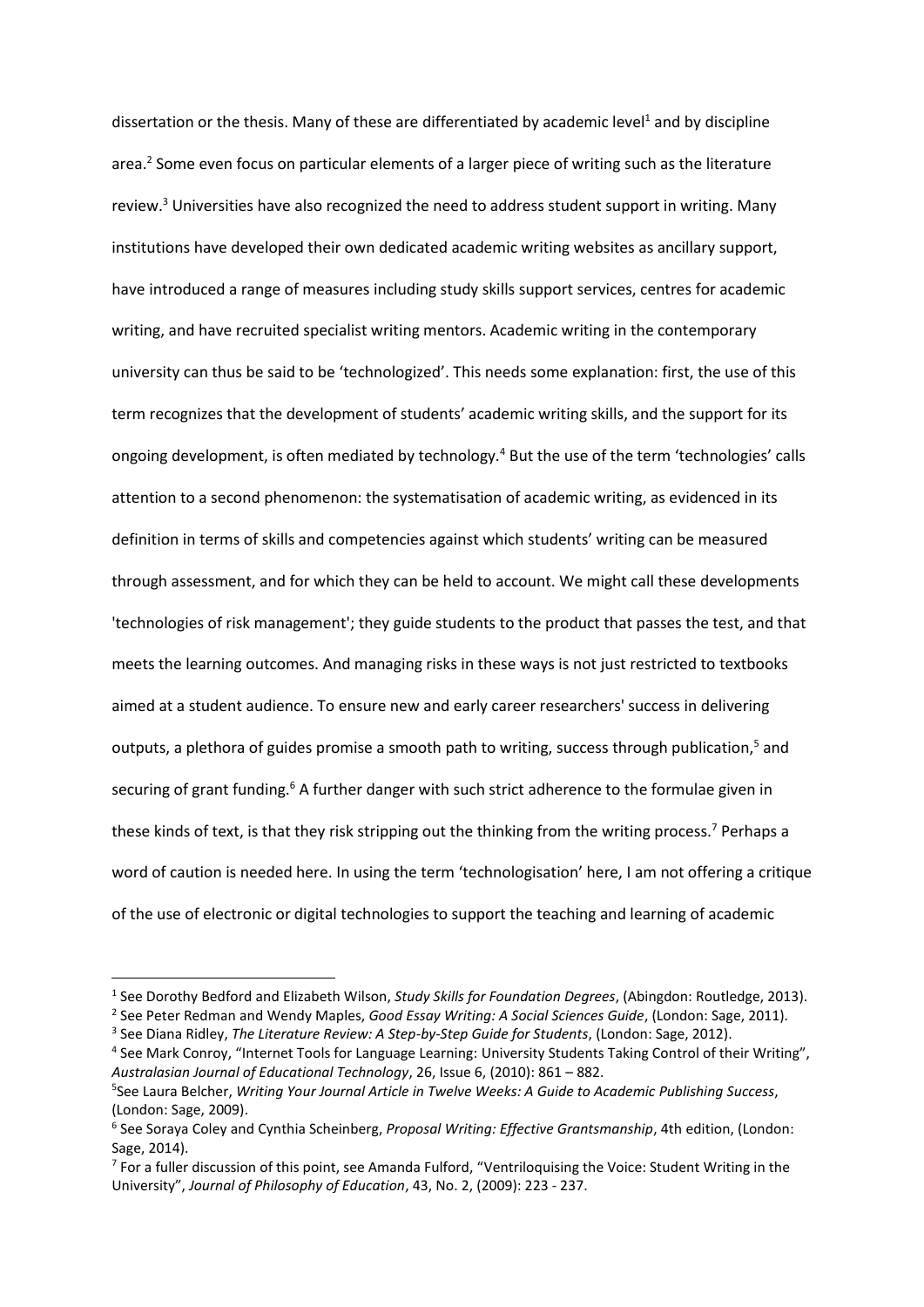writing *per se*, nor am I claiming that such technologisation is a new phenomenon, a characteristic emerging in postmodernity. Indeed, writing has always required the use of certain technologies, be these flints for scratching on rocks, styli for making marks on clay tablets, quills and pens for paper and parchment, or touch-screen and voice-activated technology in the digital age. In referring to the technologies of academic writing (and the technologisation that such tools bring), I am rather drawing on the Greek τεχνολογία (τέχνη - art or skill, and λόγος - discourse) and its sense of systematic treatment or technique.

Equipping students with the power to write academically is, though, surely one good and proper outcome of a university education. To consider what is at stake in embracing these new technologies of writing is, however, not to argue against supporting student writing in the university. The argument made here does not deny that there are distinctive practices of writing that are shared by members of academic traditions, nor that students should be inducted into how writing is typically pursued in the respective disciplines. This is not to advocate students' unlimited selfexpression, or to authorize an approach of 'anything goes'. Prescribed formal structures for forms of academic writing (as many of the handbooks provide) are not necessarily the problem. Indeed precise formal structure, such as the poetic forms of the sonnet or the haiku, can be the very medium for an intensification and release of thought. The aim here is rather to draw attention to two issues: first, that little thought tends to be given in these technologies to what it is to be a writer in more meaningful ways than in the simplistic categories described by Phyllis Crème and Mary Lea of the 'Diver', the 'Patchwork Writer', the 'Grand Plan Writer' and the 'Architect Writer'.<sup>8</sup> Second, that the emphasis on the technologies of writing often fail to give sufficient attention to the *work* of writing, focussing instead on ensuring that writers have got the *'*right "voice."' Of course we can see how students are attracted by this approach, its subtle assurances and its alluring promise. What I argue, though, is that such technologies fail to deliver the promised development of the 'academic

<sup>8</sup> Phyllis Crème and Mary Lea, *Writing at University: A Guide for Students*, 3rd edition, (Maidenhead: Open University Press, 2008).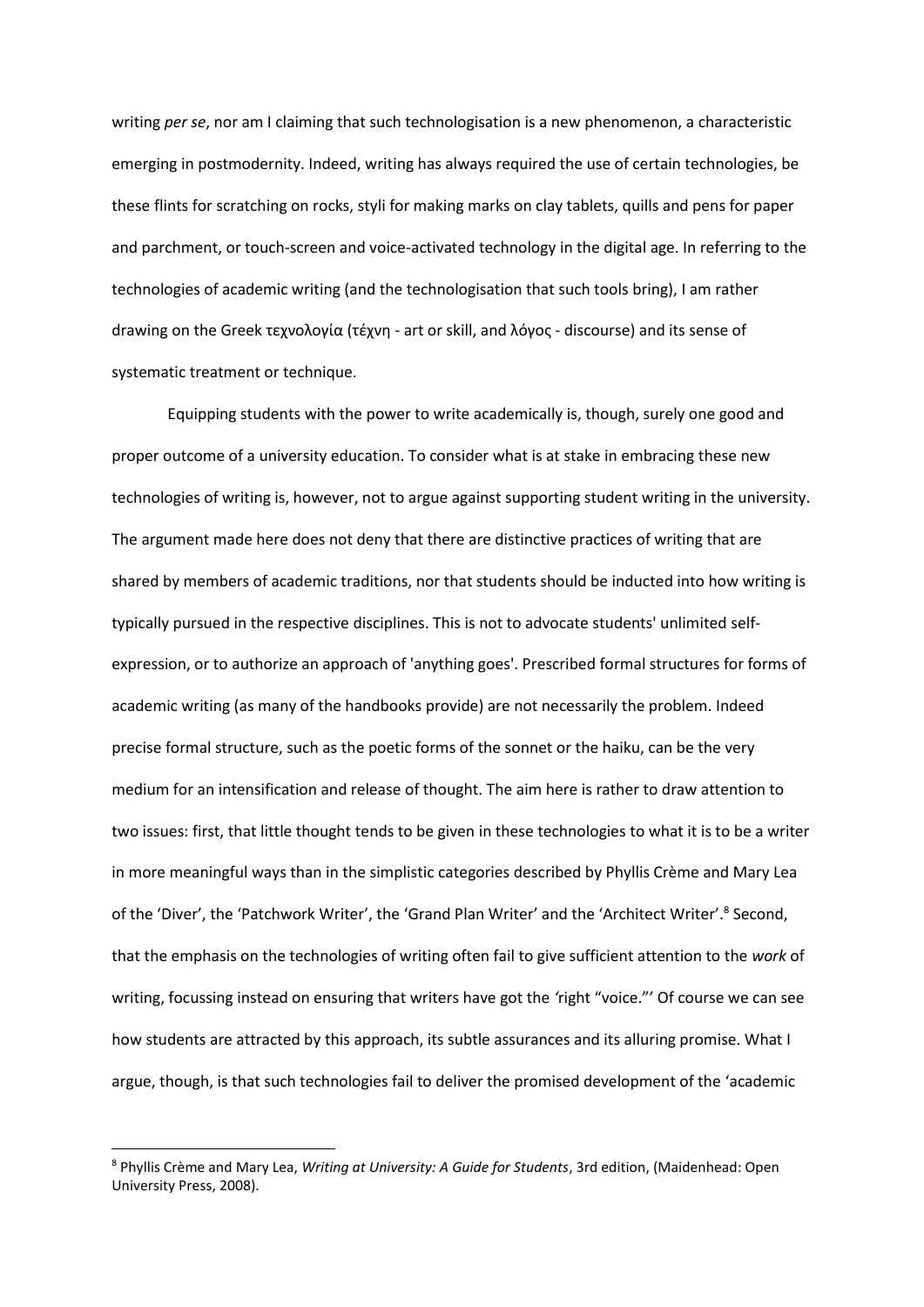voice', and rather render the student voiceless. It is as if the utilisation of certain technologies acts as a kind of magic formula, an easy shortcut to avoid the (hard) work of developing a certain writing style, but more importantly of knowing what to say. It implies that academic writing in the disciplines consists of a formula, a set of 'tricks'; that a student achieves voice in her written work in a way that entails simply the mastering of a certain set of skills that commonly pass for academic writing.

One characteristic of many technologies of academic writing is that they attend mainly to technical aspects of writing - to the development of skills in particular - that decontextualize writing and strip students of their voice and identity as writers.<sup>9</sup> The creeping orthodoxy of such approaches might be attributed to two key factors. First, Higher Education has seen the broadening of the curriculum, in some contexts, to include vocationally-oriented and professional training courses that attract 'non-traditional' entrants who often seek support with the practices of formal academic writing. Second, the pervasive culture of learning outcomes, and of student satisfaction league tables, drive a raft of measures - including the use of technologies of writing - to ensure and thereby raise student achievement. In the textbook technologies of academic writing in particular, a systematic approach that tends to be encouraged. Take this as an example from a popular textbook for students titled *Writing for Academic Success* where the skills of academic writing appear as something of a given:

By applying the strategies, doing the exercises, and following the procedural steps in this chapter, you should be able to…renew your acquaintance with standard academic writing practices…and identify strategies to ensure clarity in writing, conciseness and appropriate use of voice and tone.<sup>10</sup>

<sup>9</sup> Roz Ivanič, "Discourses of Writing and Learning to Write", *Language & Education: An International Journal*, 18 Issue 3, (2004): 220 - 245.

<sup>10</sup> Gail Craswell and Megan Poore, *Writing for Academic Success*, 2nd edition, (London: Sage, 2013), 56.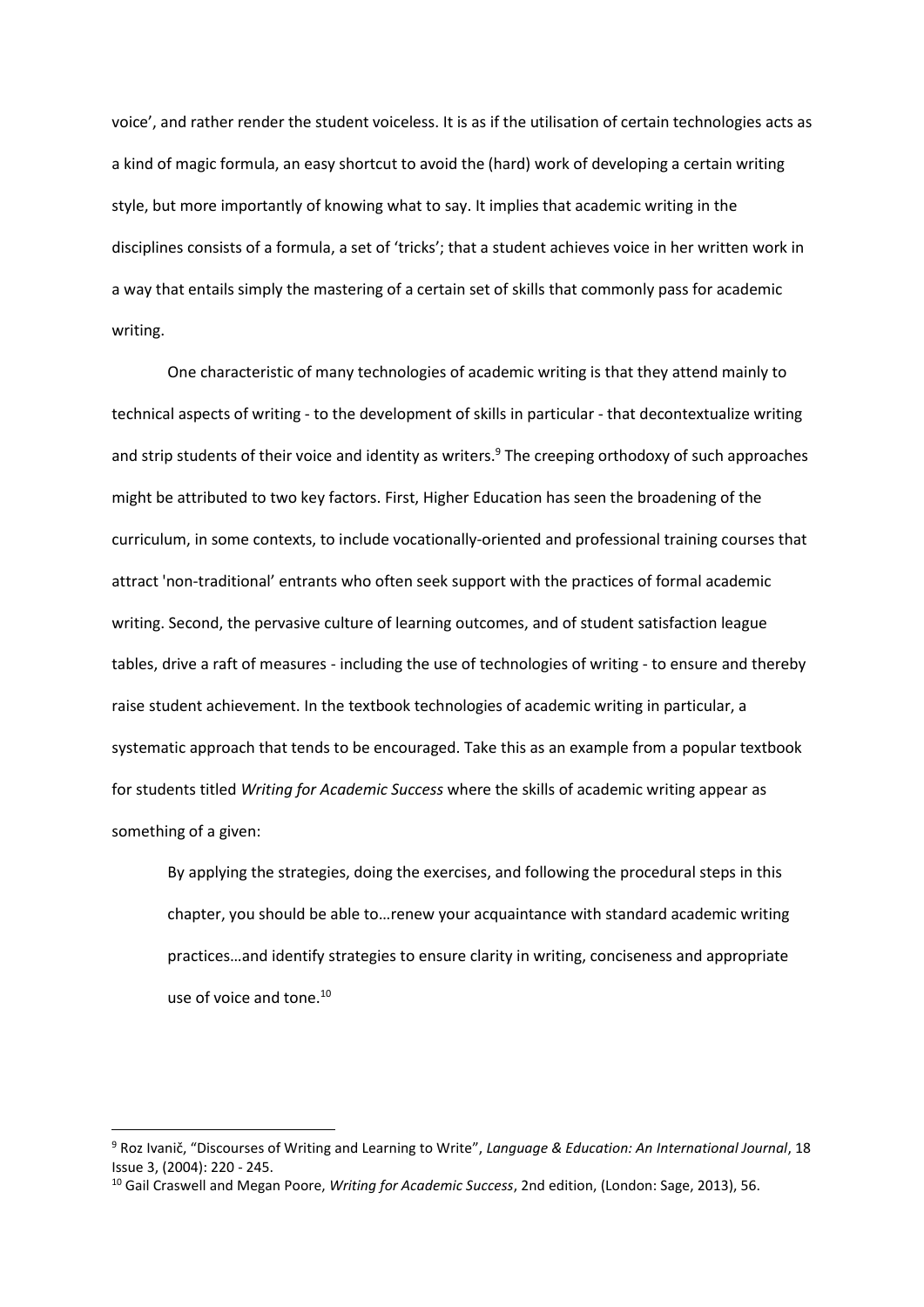The systematisation to which I draw attention is amply illustrated in the quotation above, and is found extensively in the language of support material for academic writing more generally. But if what constitutes 'good academic writing' is articulated, and reinforced through these media, then it is even further prescribed in university assessment criteria that tend to lay out the specific technical aspects of writing that need to be evidenced to achieve a grade of pass, merit, or of distinction. The establishment of sets of criteria against which competence or achievement in academic writing can be measured and monitored, is further evidence of both the technologisation of writing, and of the individual writer who is situated in particular ways by them. Of course, academic writing has always been a kind of restricted writing - a 'hegemony of the mundane'<sup>11</sup> - in comparison with, for example, literary forms such as fiction or poetry. But the strength and extent of its restriction is seen in criteria for academic writing that take little account of context or content, but rather tend to focus, almost exclusively, on the technical aspects of the writing. These include aspects such as genre and grammar, organisational features such as sentence structure and paragraphing that contribute to fluency, persuasiveness, and coherence, and above all, specific conventions such as citation, quotation, and referencing. In all this, there is a tendency to see writing as a process in need of demystification. In some ways, the burgeoning industry of writing technologies celebrates and feeds a certain mystique around academic writing on which, they claim, their products shed light. As a result, there is a move to deconstruct writing, only to reconstruct it as a series of linear processes that, if followed systematically, leads to the model output. Thus, writing that unthinkingly follows the procedural steps in the writing handbook has come to epitomize what writing is, what academic writing means. In this process the writer is passive, merely following a set of instructions that blind her to her task as an author. This task is perhaps clearer if we consider the roots of the word 'author' in the Latin *augere* meaning to promote or originate, and the Old French *acteor* (creator, instigator, one who causes to grow). Perhaps the etymological link between 'author' and 'auth-entic ' reveals

<sup>&</sup>lt;sup>11</sup> Jodi Kearns, Brian O'Connor and Francisco Moore, "Provocations of the Structure of Scholarly Writing in the Digital Era", *On the Horizon*, 15, Issue 4, (2007): 222.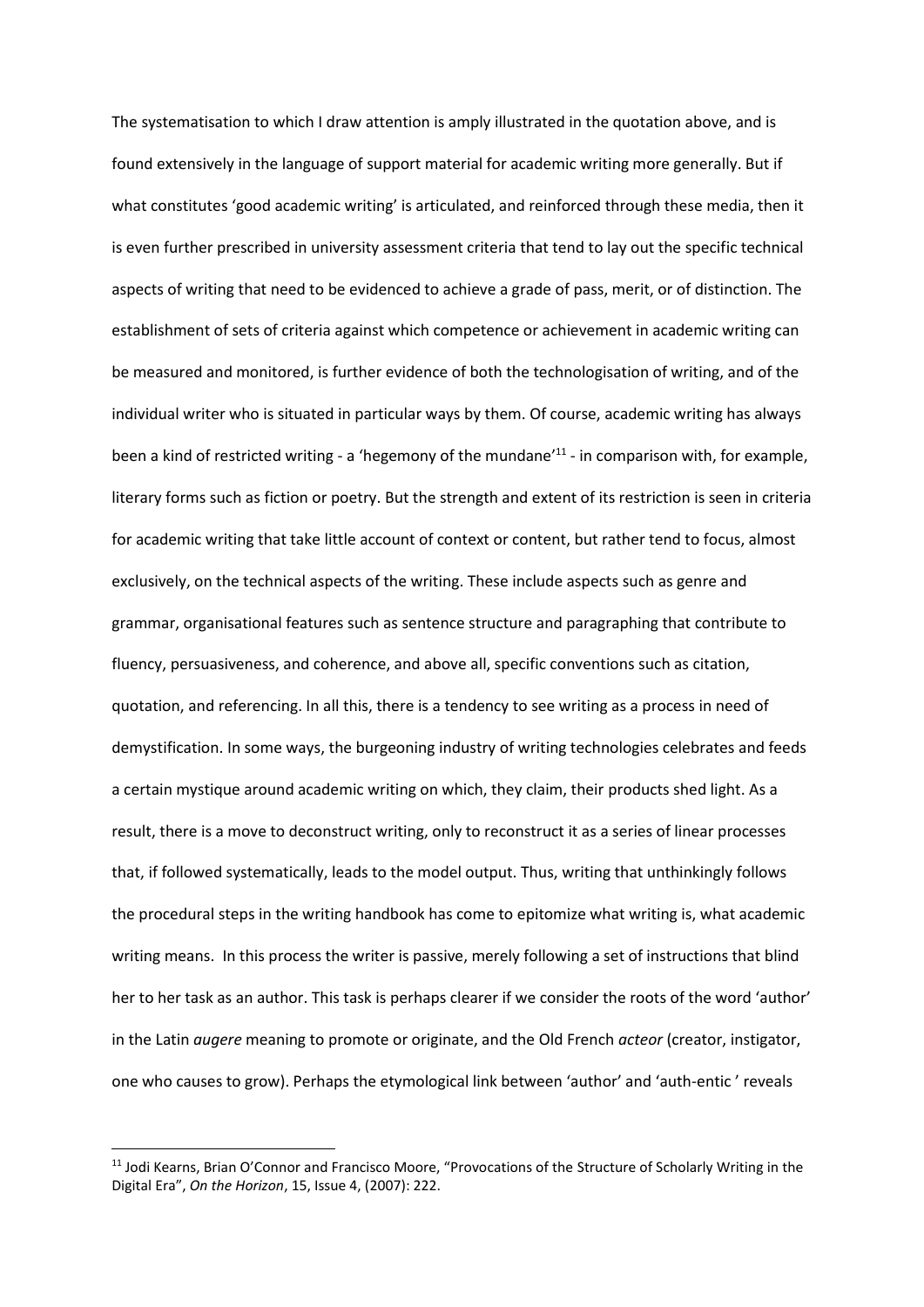something important about the task of writing that goes beyond the strictures of the proceduralized route to the model essay, report, reflective account, or journal article. It also suggests that writingauthoring is also about the creation of the self.

The emphasis in many technologies of academic writing is a focus on the output, the final product, and support often proceeds according to a well-rehearsed, and often prescriptive formula of mapping ideas, creating a draft, editing, re-writing, and final proof reading.<sup>12</sup> Writing tends to be conceived as a stage to be completed once one's thinking is done; it is just a case of 'writing up'. But writing is messier than this; thinking and writing cannot easily be separated. As Paul Standish notes: 'Sometimes you don't know what you think until you have written it.<sup>13</sup> But Craswell and Poore's text reinforces a staged approach to writing for academic success, stating that it requires 'improving your management of multiple communication tasks...considering procedural steps well in advance',<sup>14</sup> and 'sequential outlining' to ensure that you 'gain control over [content] coverage', and for 'determining the logic of [topic] relations'.<sup>15</sup> Handbooks such as these can be understood as facilitating a kind of self-expression, especially amongst those from non-traditional backgrounds. But these modes of expression are channelled in ways that are of a piece with other contemporary forms of what is supposed to be student-centeredness, all of which aim to enhance the overall student experience, and to drive up achievement.<sup>16</sup> It is perhaps not too strong a description to say that these approaches, along with the rigid use of certain technologies of academic writing, are - to use Bert Lambeir and Stefan Ramaekers' words - 'a form of terror with respect to learning and knowing'.<sup>17</sup>

<sup>12</sup> Stephen Bailey, *Academic Writing: A Handbook for International Students*, (Abingdon: Routledge, 2006). <sup>13</sup> Paul Standish, "What Is the Philosophy of Education?", in *The Philosophy of Education: An Introduction*, ed. Richard Bailey, (London: Continuum, 2010), 11.

<sup>14</sup> Craswell and Poore, *Writing for Academic Success*, 15.

<sup>15</sup> Craswell and Poore, *Writing for Academic Success*, 75.

<sup>16</sup> For further examples, see Elizabeth Staddon and Paul Standish, "Improving the Student Experience", *Journal of Philosophy of Education*, 46, No. 4, (2012): 631 - 648.

<sup>&</sup>lt;sup>17</sup> Bert Lambeir and Stefan Ramaekers, "The Limits of 'Blackboard' are the Limits of My World: On the Changing Concepts of the University and its Students", *E-Learning*, 3, No. 4, (2006): 547.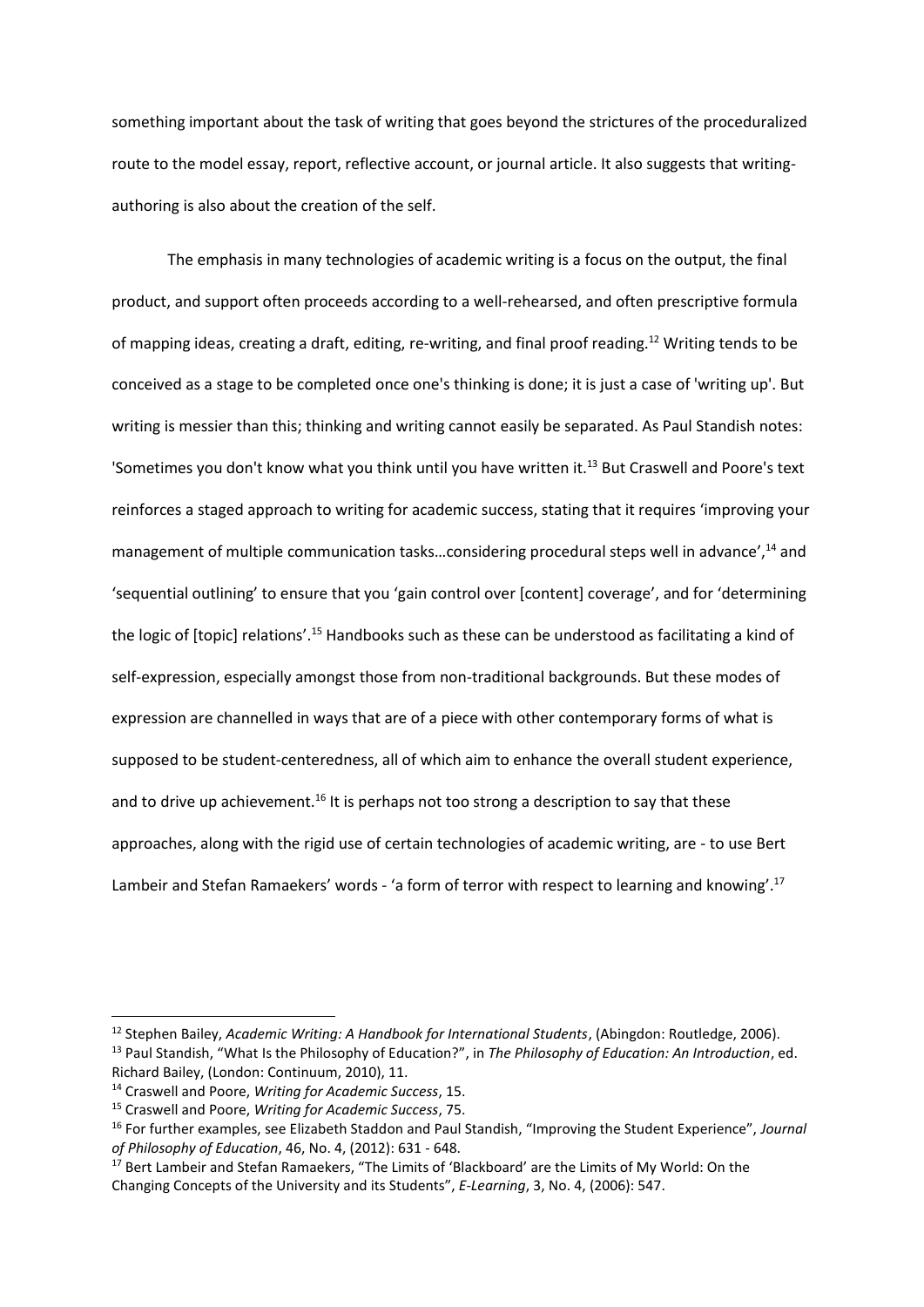### WRITING: SCRATCHING OUT AND CARVING IN

This paper now turns to consider what it is to be a student who writes, and drawing on the etymology of the word 'write,' explores the work of the writer, metaphorically, as physical labor. Etymologically, the modern usage of 'write' is derived from the Old English and the Saxon *writan* meaning 'to score' or 'to tear', and the Old Norse word *rita* meaning 'to scratch' or 'to carve out'. In most Indo-European languages, 'write' is also related to words meaning 'to carve' or 'scratch out'. To carve out or to scratch in, however, calls attention to writing as a form of art – τέχνη. This comprises not only the practical skill required for such a craft, but also the underlying knowledge and experience required to undertake and produce it.<sup>18</sup> The Greek γράφειν, the German *schreiben*, and the French *écrire* are also all etymologically related to ideas of carving or engraving. The connotations of these terms clearly relate to the ancient origins of writing where physical effort was needed to carve out, or to dig into stone or clay, the required letters, symbols and words,. As the tools of writing have changed, so too has the physical effort required. For example, the effort needed to make marks with a hammer and chisel, with quills on parchment, or with pencils, fountain pens and biros on paper, is clearly not the same. With the advent of digital technologies, the physical pressing of the keys of the typewriter and the use of the carriage return, has been replaced by almost silent keys on our computers and laptops. Most recently, noiseless touch screen technology has been developed that is operated by the slightest physical touch, or swipe, and often doesn't require us to touch each letter of a word, but predicts it for us. A further development has been the introduction of technology that uses voice-activated software, removing the need for any hand-held implement or hand-operated tools for writing. Still more recently, the use of eye tracking computer devices allows individuals with significant disabilities to communicate through the translation of eye movements across alphabetic panels to recreate text - writing - on a screen.<sup>19</sup> The advent of such

<sup>18</sup> This point is made in Stephen Halliwell's book, *Aristotle's Poetics*, (Chicago: University of Chicago Press, 1998).

<sup>19</sup> R. Spataro, M. Ciriacono, C. Manno, and C. La Bella, "The Eye-Tracking Computer Device for Communication in Amyotrophic Lateral Sclerosis", *Acta Neurologica Scandanavia*, 130, Issue 1, (2014): 40 – 45.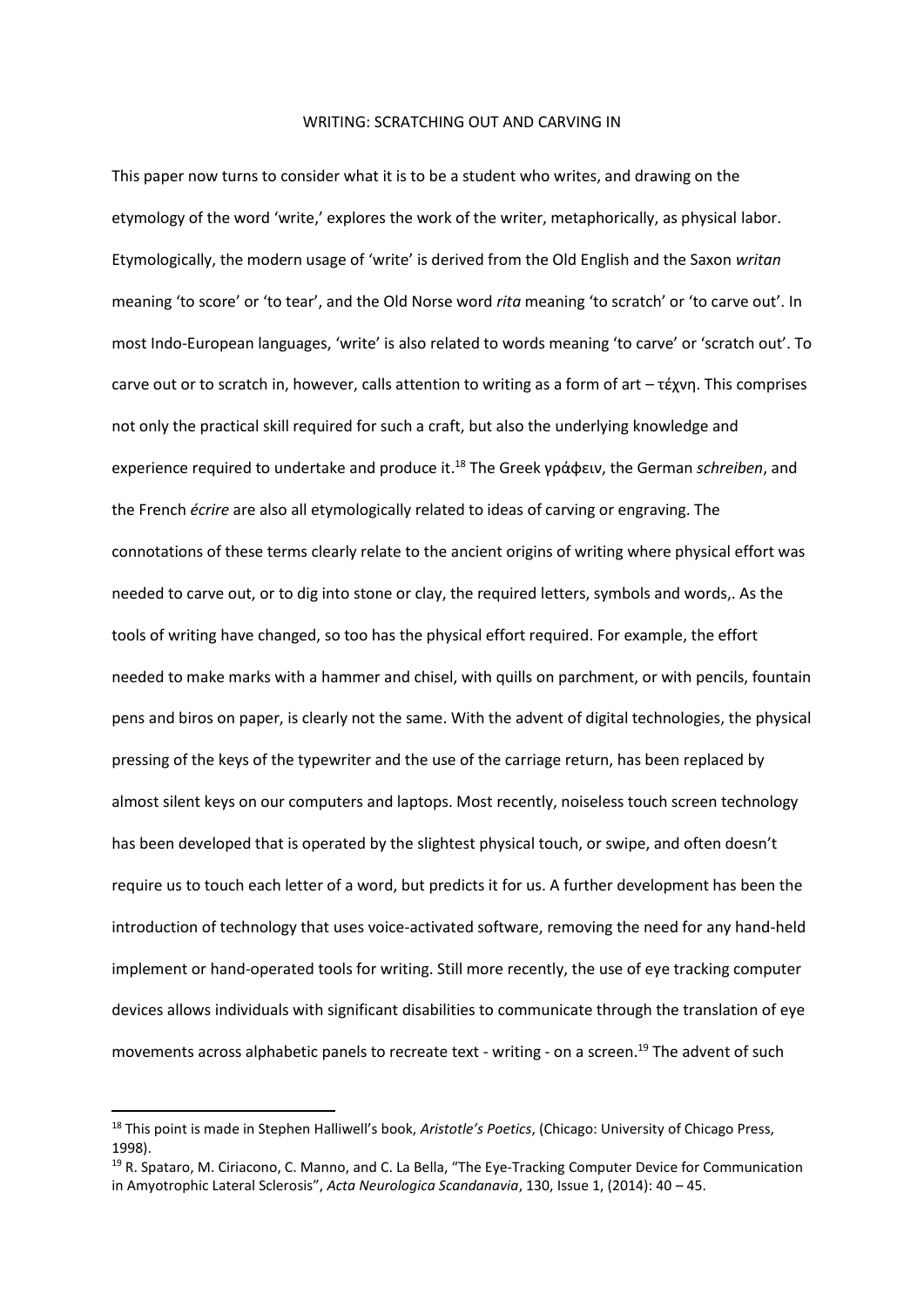significant electronic and digital technologies has not removed the discussion of the physical aspects of writing in the research literature, but rather changed its emphasis. In the first decades of the twentieth century, attention was given mainly to issues of penmanship, $20$  how to teach handwriting,<sup>21</sup> and particularly on scoring legibility.<sup>22</sup> A century later, the physical aspects of handwriting are now discussed more in relation to issues of gross and fine motor skills and coordination,<sup>23</sup> so-called 'muscle memory',<sup>24</sup> and ergonomics including pen design and grip, paper angle and furniture layout.<sup>25</sup> So, in summary, whilst developments in the tools for writing have undoubtedly altered - and decreased - the physicality of the act of writing, the latest research seems to re-focus attention on some of the physical aspects of the writing task. But the main concern of this paper is not to pursue these aspects in terms merely of 'what works', but to ask what can be gained in thinking metaphorically of writing as physical labor. How might this kind of thinking counter the discourses of the technologies of writing that seek to construct the writer, and writing itself, in ways that deny its inherent messiness, complexity, and the transformation of the self that comes through continued attention to learning to do it?

## WRITING AND HOEING: THOREAU AND WRITING AS PHYSICAL LABOR

In his book Walden,<sup>26</sup> Henry David Thoreau, the nineteenth century transcendentalist author and philosopher, writes of living at Walden Pond in Concord, Massachusetts, and of the way he spent his

1

<sup>20</sup> G.M. Wilson, "The Handwriting of School Children", *Elementary School Teacher*, 11, Issue 10, (1911): 540 - 543.

<sup>21</sup> Frank Freeman, "Current Methods of Teaching Handwriting'" *Elementary School Teacher*, 12, Issue 10, (1912): 481 - 493.

<sup>22</sup> Leonard Ayers, *Scale for Measuring the Quality of Handwriting in School Children*, (New York: Russell Sage Foundation, 1912).

<sup>&</sup>lt;sup>23</sup> Jérémy Danna, Fabienne Enderli, Sylvie Athenes, and Pier-Giorgio Zanone, "Motor Coordination Dynamics Underlying Graphic Motion in 7- to 11-Year-Old Children", J*ournal of Experimental Child Psychology*, 111, No. 1, (2012): 37 -51.

<sup>&</sup>lt;sup>24</sup> Stephen Grossberg and Rainer Paine, "Neural Model of Cortico-Cerebellar Interactions during Attentive Imitation and Predictive Learning of Sequential Handwriting Movements", *Neural Networks*, 13, Nos 8-9, (2000): 999 - 1046.

<sup>&</sup>lt;sup>25</sup> Turan Temur, "Description of Primary Education 1st Grade Students' Forms of Holding a Pencil as well as Their Grip and Compression Strengths", *Educational Sciences: Theory and Practice*, 11, No. 4, (2011): 2199 - 2205.

<sup>26</sup> Henry David Thoreau, *Walden*, (Oxford: Oxford University Press, 1854/1999).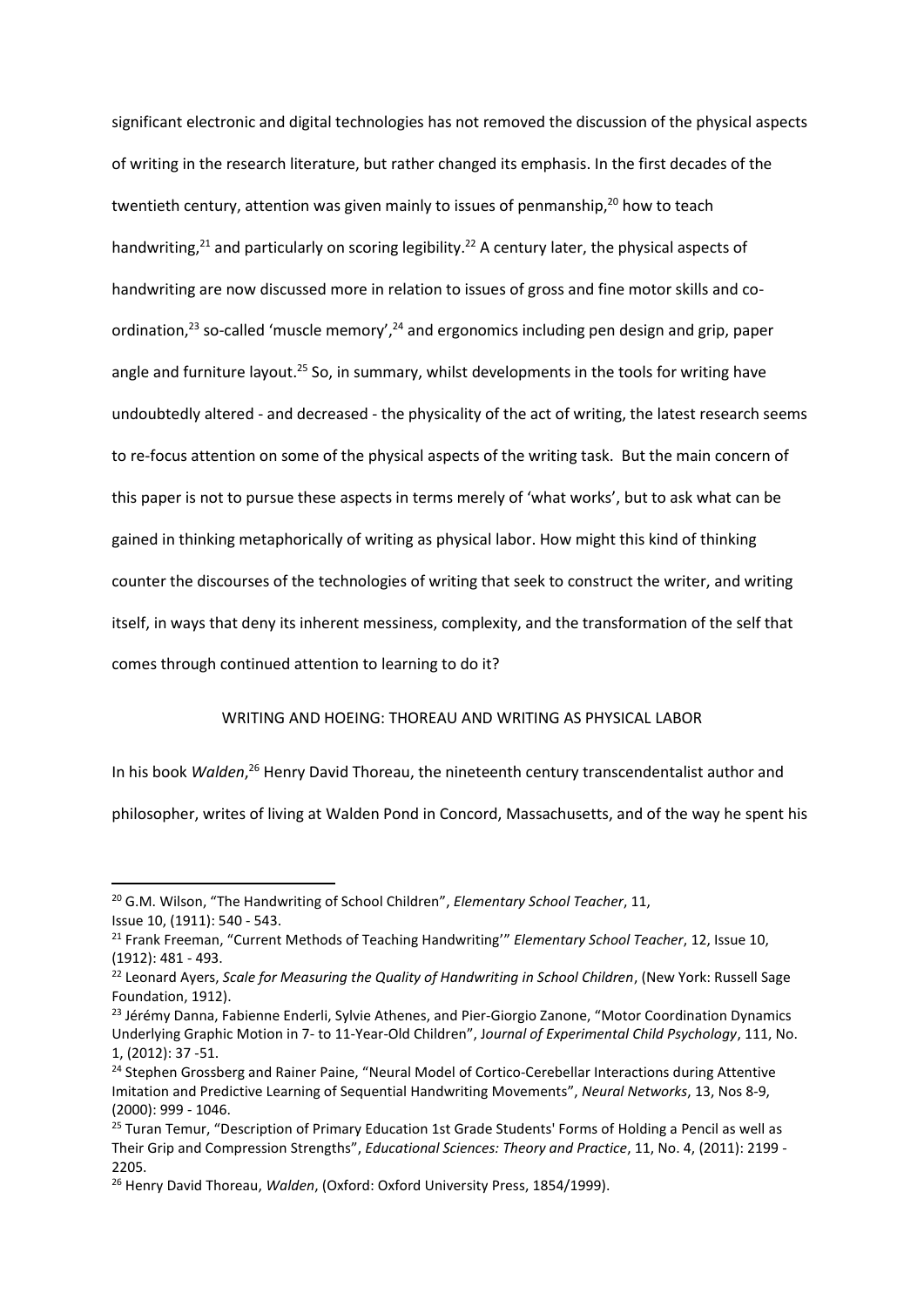time: building his hut, laboring in the fields planting and tending his beans, visiting the pond, observing and recording nature and the seasons, and writing. Thoreau writes this:

After hoeing, or perhaps reading and writing, in the forenoon, I usually bathed again in the pond, swimming across one of its coves for a stint, and washed the dust of labor from my person, or smoothed out the last wrinkle which study had made, and for the afternoon was absolutely free.<sup>27</sup>

At first glance, we might read this excerpt as saying that in the mornings, Thoreau would work, perhaps spending time hoeing (his beans) or reading and writing. But another possible reading is this: that the very physical work of hoeing *is a way of thinking about reading and writing*; so the line would read as: 'After hoeing (that is, after reading and writing)…I washed the dust of labor from my person'. Both readings are suggestive of the *work* of writing, but the latter highlights the physical labor that *is* writing. This use of metaphor in Thoreau's writing, as well as his use of puns and allegories, is highlighted in Stanley Cavell's reading of Thoreau in his book *The Senses of Walden*. The work of writing *Walden* is in discovering what writing *is*. 'It takes a while to recognize', claims Cavell, 'that every word in which he [Thoreau] identifies himself or describes his work and his world is the identification and description of what he understands his literary enterprise to require'.<sup>28</sup> If this is the case, then *Walden*, with its lengthy sections describing the physical labor of building his hut, and growing and harvesting his beans, is a text on the work of writing, a task that he describes in his chapter titled 'The Bean Field' as a 'small Herculean labor'.<sup>29</sup> But this idea of the work of writing described in relation to ideas of the physical labor of working the land and of producing a crop - is also found elsewhere in Thoreau's writings. In his journal (for which extracts remain from 1837 through to 1862), Thoreau's writes this in his entry for 1847:

<sup>27</sup> Thoreau, *Walden*, 151.

<sup>28</sup> Stanley Cavell, *The Senses of Walden*, (San Francisco: North Point Press, 1981).

<sup>29</sup> Thoreau, *Walden*, 140.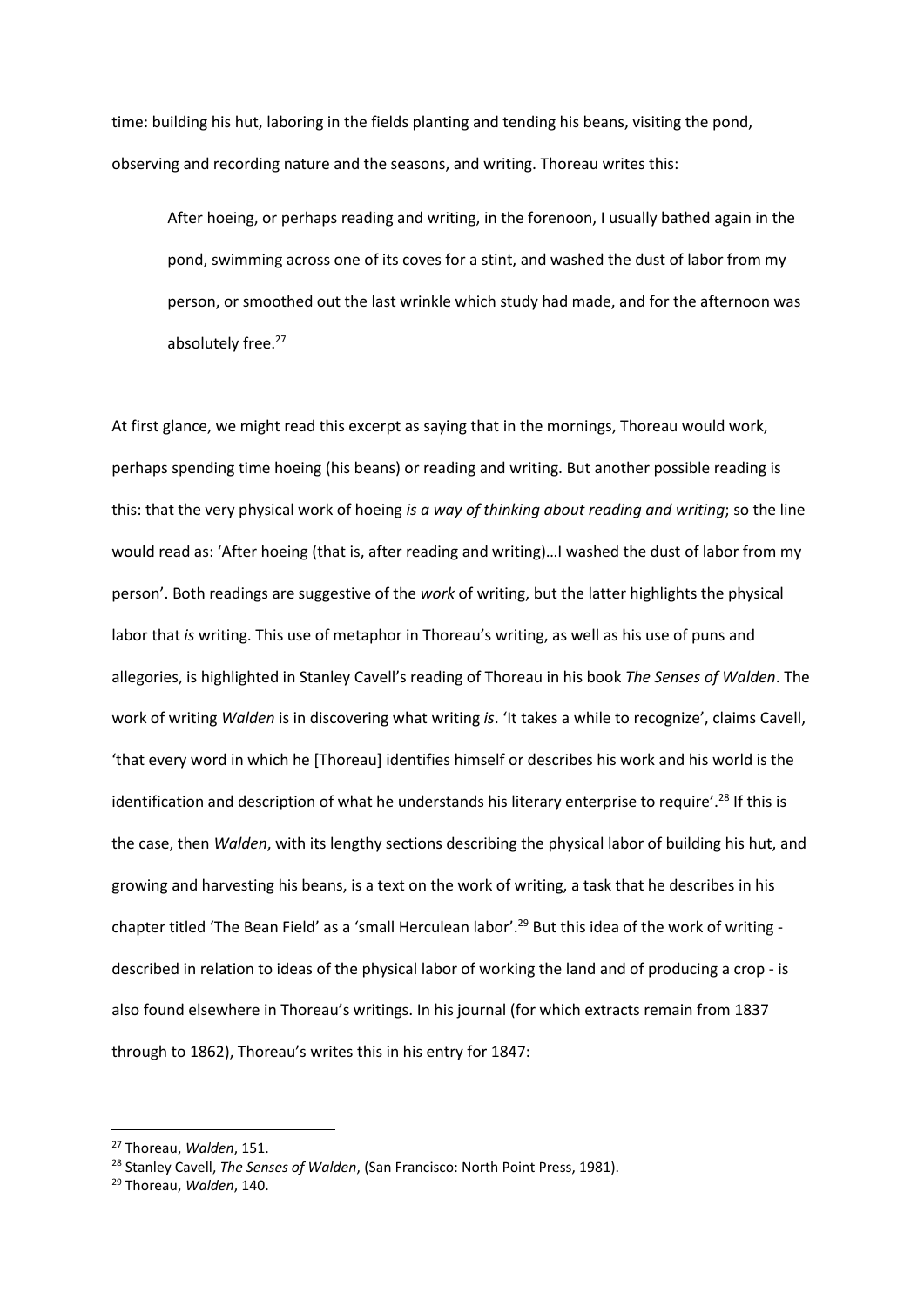From all points of the compass, from the earth beneath and the heavens above, have come these inspirations and been entered duly in the order of their arrival in the journal. Thereafter, when the time arrived, they were winnowed into lectures, and again, in due time, from lectures into essays.<sup>30</sup>

For the modern reader of Thoreau's text, familiar perhaps with highly mechanized, massscale farming practices that rely on sophisticated agricultural machinery, these metaphors of a man, toiling on the land with simple tools, are all the more powerful. But this does not suggest a bucolic reading of the text. Thoreau is not presenting an agrarian idyll. What the text does inform is a contemporary understanding of what it is to write, using *Walden*'s images of plowing, hoeing and the physical labor that these tasks entail. To use such an agricultural analogy as a form of practical wisdom for understanding the work of writing may seem unusual, too straightforward, or even romantic or nostalgic. But a closer reading of what is at stake in Thoreau's account of tending his bean field, serves to illustrate its importance – and relevance. So let us return to Thoreau's use of the hoeing metaphor here, since it is important in a number of ways. Just as the hoe cuts into the soil, so writing is a kind of cutting - of the ideas onto the page - and calls to mind the etymology of the word. But hoeing not only involves the cutting of the blade into the ground; it is also a turning of the clods, an exposing of fresh soil to the glare of the sunlight. Thoreau writes:

As I drew a still fresher soil about the rows with my hoe, I disturbed the ashes of unchronicled nations … When my hoe tinkled against the stones, that music echoed to the woods and the sky, and was an accompaniment to my labor which yielded an instant and immeasurable crop. It was no longer beans that I hoed. $31$ 

<sup>30</sup> Carl Bode, ed., *The Best of Thoreau's Journals*, (Carbondale: Southern Illinois University Press, 1967), 88. <sup>31</sup> Thoreau, *Walden*, 143.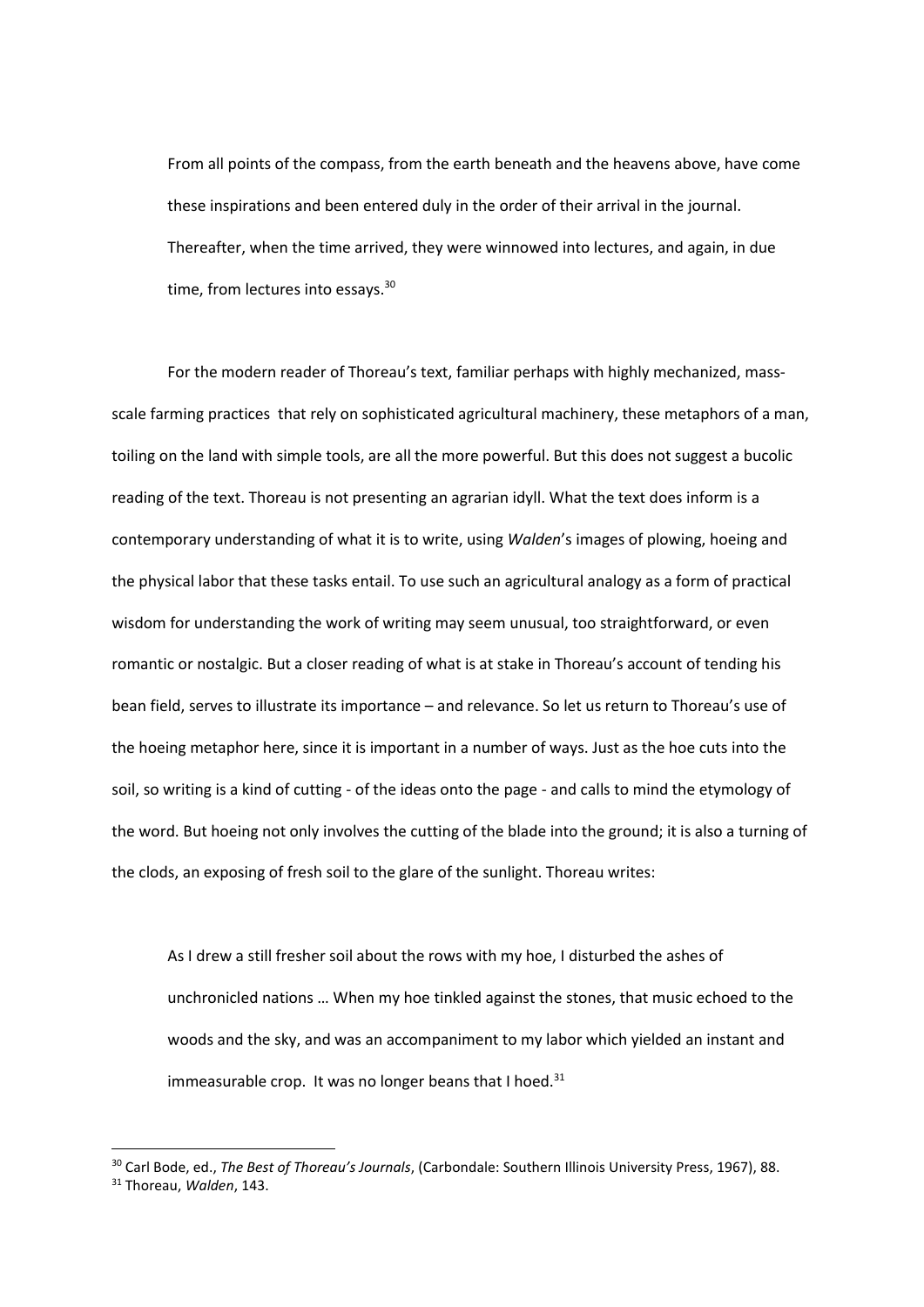So here, the act of writing is one of cutting and dividing words, of exposing ideas so that readers are themselves exposed to the cutting characteristics of words. That writing 'disturbs the ashes' suggests that it draws on tradition, and on forms of expression that Thoreau did not even know were there in him to write.<sup>32</sup> Stanley Cavell, in his *Senses of Walden*, writes this of Thoreau's text:

Hoeing serves the writer as a trope – in particular, a metaphor for writing…The overarching parable of the chapter on "The Bean Field" is one that describes the writer-hoer most literally, one which itself takes harrowing to be (a metaphor of) the effect of words…He [Thoreau] links these two labors of the hand.<sup>33</sup>

Thoreau draws attention to the importance of attending to the words that he uses when he writes: 'Books must be read as deliberately and reservedly as they were written'.<sup>34</sup> So, we need to consider what Thoreau's hoeing consists in. For Thoreau, hoeing is not plowing (the systematic lifting and turning of the soil in a regular pattern). Nor is it furrowing (the forming of regular trenches in the soil to prepare it for sowing). The operations of plowing and furrowing suggest a regularity, proceeding according to a prescribed pattern, the production of neat rows (like lines of writing on the page). Hoeing is also not (in the agricultural sense) the same as harrowing - the systematic breaking up and smoothing out of the surface of the soil to make a finer finish that makes undertaking subsequent tasks easier. Yet, there is a paradox here: hoeing *is* harrowing when thought of in relation to our words. For Cavell, the effect of our words is harrowing in that we are disturbed by them; Cavell would say that we are sentenced to, and by, them.<sup>35</sup> Thoreau's hoeing (both in the field, and in

 $\overline{a}$ 

<sup>&</sup>lt;sup>32</sup> The idea of our drawing on tradition in language is found in Thoreau's account of his borrowing an axe to cut down trees for the construction of his hut at Walden Pond, and how he returned the axe sharper than when he borrowed it. Cavell shows how this account serves as a metaphor for the way that we use language. We use the words that we inherit, that are passed down to us (that we 'borrow'), but our father tongue responsibility to words is to use them in a way that passes then back sharper to the community (Thoreau, *Walden*, 38). <sup>33</sup> Cavell, *Senses*, 22.

<sup>34</sup> Thoreau, *Walden*, 92.

<sup>35</sup> In Cavell's *Senses of Walden*, he includes chapters titled 'Words' and 'Sentences'. There is a pun here: Cavell is not merely referring to grammatical elements of language here; he is also drawing attention to our relationship with language, and to how we are convicted by our words. He writes: 'To read a text accurately is to assess its computations, to check its sentences against our convictions' (p. 65). See also the discussion later in the paper on Cavell's discussion of the father tongue in Thoreau's *Walden.*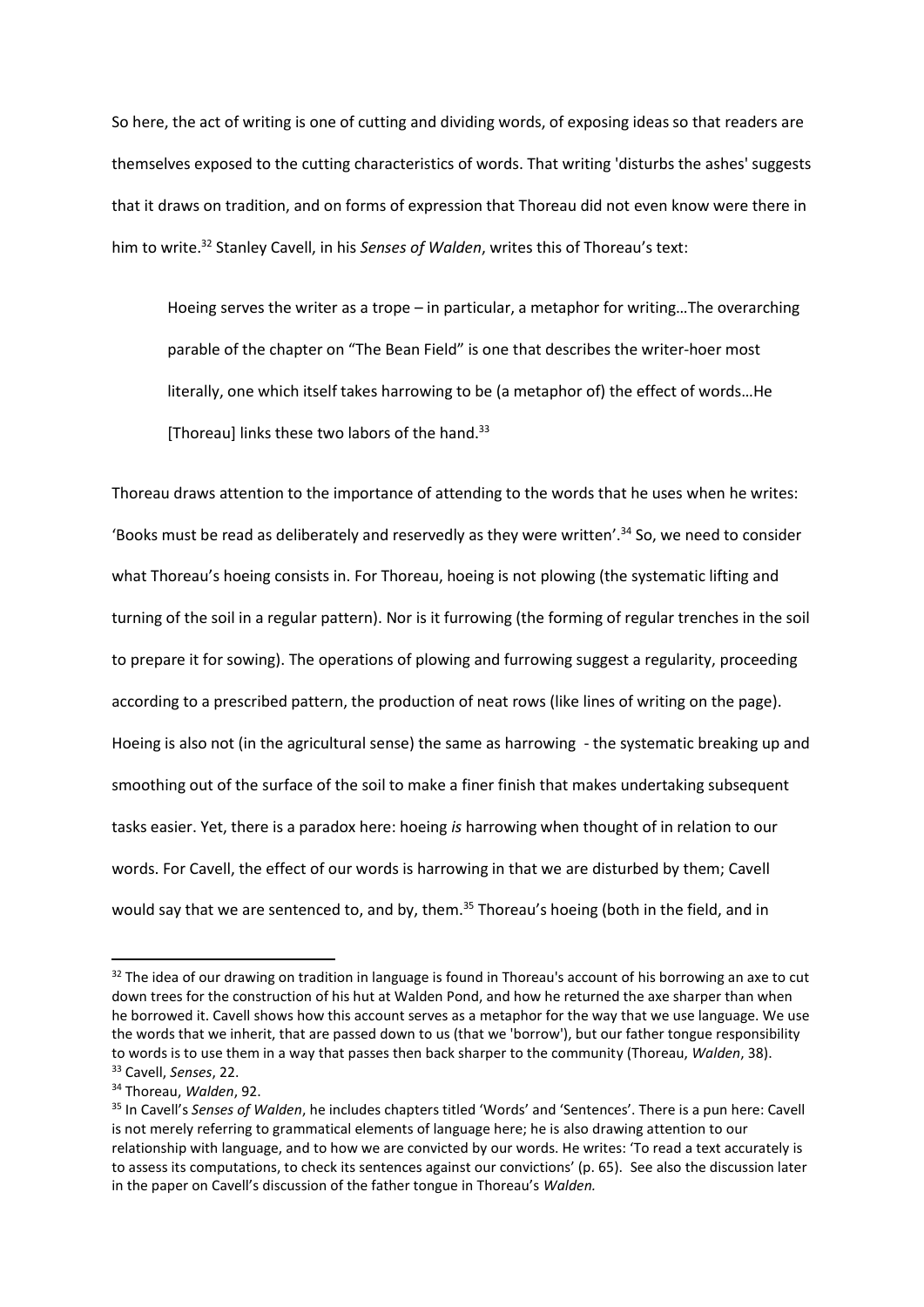writing), is a different kind of labor. Here, the hoer takes the tool and selects which beans to hoe, where to dig the blade into the soil, and to what depth. The hoer cultivates the crops, choosing where to loosen or to compact the earth and where to dig out choking weeds. Of course, this is not to suggest too strict a binary between plowing and hoeing; it is in straight lines that, in the end, we write things down. It is rather that the metaphor of the writer as hoer draws attention to the choices that are before the writer in terms of the words she chooses, and so what she causes to grow – or authors.

But how does this help us to think of writing, and of academic writing in the university in particular? A comparison can be drawn between the ordered and standardized - even mechanistic procedures of plowing, furrowing, and harrowing, and the technologies of academic writing that seek to bear the weight of the work, to prepare the ground, and make easy and smooth the work of writing. The plow, used in the field, eases (to some extent) the farmer's physical labor in cutting the earth. But plowing requires not only the farmer, but also the beast; and it is the animal in front that bears the weight, and it is there that the labor is felt. The regularity of the furrow that the plow assures makes for more efficient sowing and harvesting – and these are good things in the agricultural context. A steady pace and an even rhythm can be maintained given the affordances that plowing technology can bring, and hence, much ground can be covered. This is in contrast to the much slower pace that comes with the hoeing, because the hoer feels the full physical effort required to do the work. Here, the work may proceed by way of short bursts of intensive activity, and then periods of reflection - a looking around at the ground to see where to hoe next, and where to leave the earth uncut. But when technologies of academic writing rely on tools that produce only effective, neat patterning, they smooth the ground, and bear the weight of the work in a way that fails to recognize the complexity and messiness of the task.

When the skill required in writing is merely that of following the prescribed path to achieve the uniform end result, then something of writing, and what it is to be a writer, is lost. But in hoeing,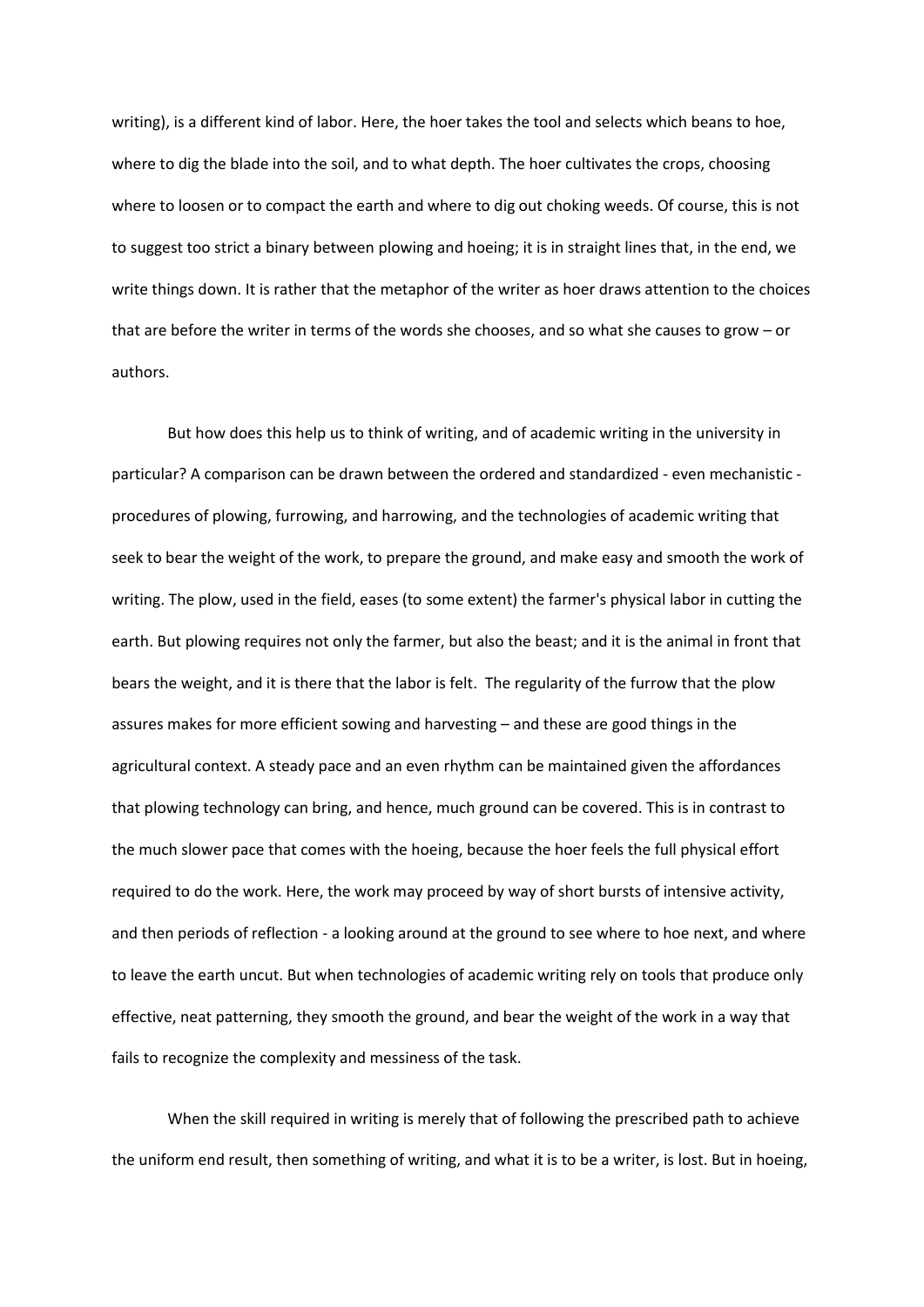the hoer chooses where to cut into the earth, to till and scrape the soil, and which of the weeds to eradicate. Similarly, to be a hoer-writer is to be one who has responsibility for which words to use, how they should be put together, what should be worked, and re-worked, and what should be weeded out. This is labor of writing where the writer, as the hoer 'makes such invidious distinctions with his hoe, levelling whole ranks of one species, and sedulously cultivating another'.<sup>36</sup>

# WRITING AND LABORING: PEDAGOGICAL LESSONS

All this is not to argue against the accepted conventions of different genres of writing, or to avoid teaching these to students. Without accepting certain patterns and conventions in writing, such as in the essay, the form of expression is frustrated. It is to argue, however, that there is a tendency in some technologies of writing to reduce it to an unthinking adherence to these schemas in a way that simplifies and sanitizes writing, and positions the writer as a mere puppet in the process. Of course, not all technologies are like this. Even when using a tool such as a plow, it is the blades that cut and work the ground, not the plower, but the responsibility for using the tool remains the plower's, and it is his work in the end. However, what some technologies of academic writing seem to avoid is the idea that writing is labor - often difficult labor - and the work of the writer is in the recognition of her responsibility to the words she cultivates and brings to the surface, and to those she discards. As Duck-Joo Kwak says of writing the essay: 'This is not just about "writing styles", self-consciously taught, but about possibilities of learning, thinking and being'.<sup>37</sup> It is as if writing itself, in some senses, produces the writer. Just as the hoer divides and tills the earth to bring forth life, so the labor of the writer consists in being awake, and being awoken to, the dividing possibilities of the words she uses; so Cavell writes:

<sup>36</sup> Thoreau, *Walden*, 145.

<sup>&</sup>lt;sup>37</sup> Duck-Joo Kwak, "Practising Philosophy, the Practice of Education: Exploring the Essay Form through Lukács' *Soul and Form*", *Journal of Philosophy of Education*, 44, No. 1, (2010): 63.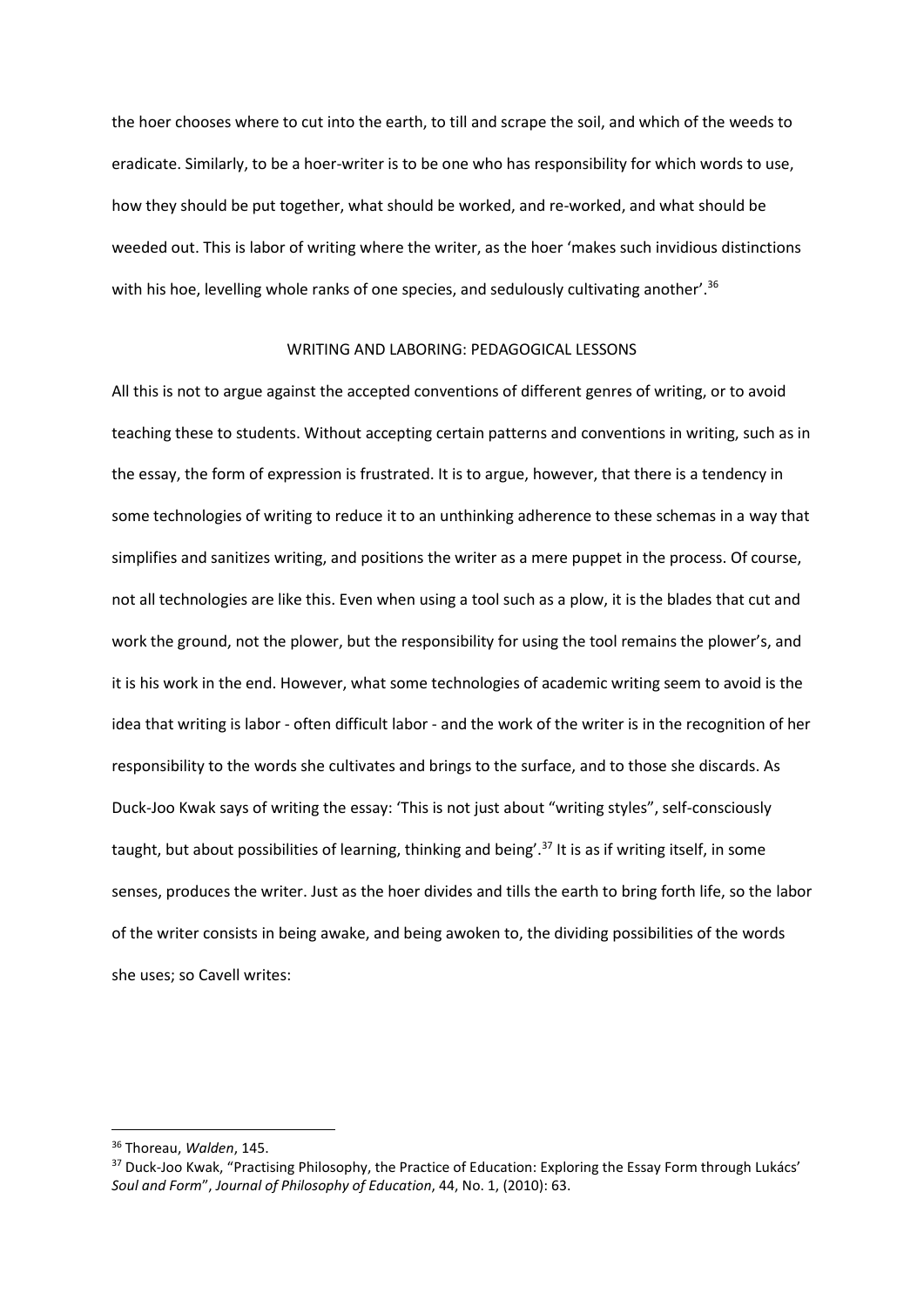Perhaps it will happen by a line of words so matured and experienced that you will see the sun glimmer on both of its surfaces, as if it were a scimitar, and feel its sweet edge dividing you through the heart.<sup>38</sup>

So if we take seriously the hoeing metaphor for writing and the physical labor that this entails, then a number of lessons for teaching and learning writing in the university follow. These, outlined below, go beyond discussing where support for writing should begin and end, as if there were some kind of continuum. They focus instead on what can be learned about learning to write, and the teaching of writing, from attention to the task itself, and from the pedagogical relationship and the encounter between tutor and student.

# (i) THE REPETITIVENESS OF THE LABOR

First, writers and tutors must recognize the repetitiveness of the labor. Against the simple linear process suggested by some of the technologies of writing, to write is to give attention repeatedly to the task; there are no easy shortcuts. Weed killer (a shortcut, perhaps, to an easily managed and harvested crop), when applied to soil in appropriate quantities, will kill and prevent more choking weeds from growing. But an excess makes the soil less fertile; it renders it toxic. So in a similar way, an *excess* of some kinds of technologies of writing (and this is not to deny entirely their usefulness) does not necessarily make for a better crop of writing. Just as weeds keep coming up and the earth dries out and needs hoeing, so writing needs ongoing attention and re-working; it is through this kind of labor that the earth is harrowed and that writing is cultivated. Writing in this sense is a kind of testing: a repeated assessment of the effectiveness of our words. Thoreau, considering the writing of *Walden*, says: 'It will bear some iteration in the account, for there was no little iteration in the labor'.<sup>39</sup> But this idea appears not only in *Walden*, but also elsewhere in Thoreau's writings. In his

<sup>38</sup> Cavell, *Senses*, 17.

<sup>39</sup> Thoreau, *Walden*, 145.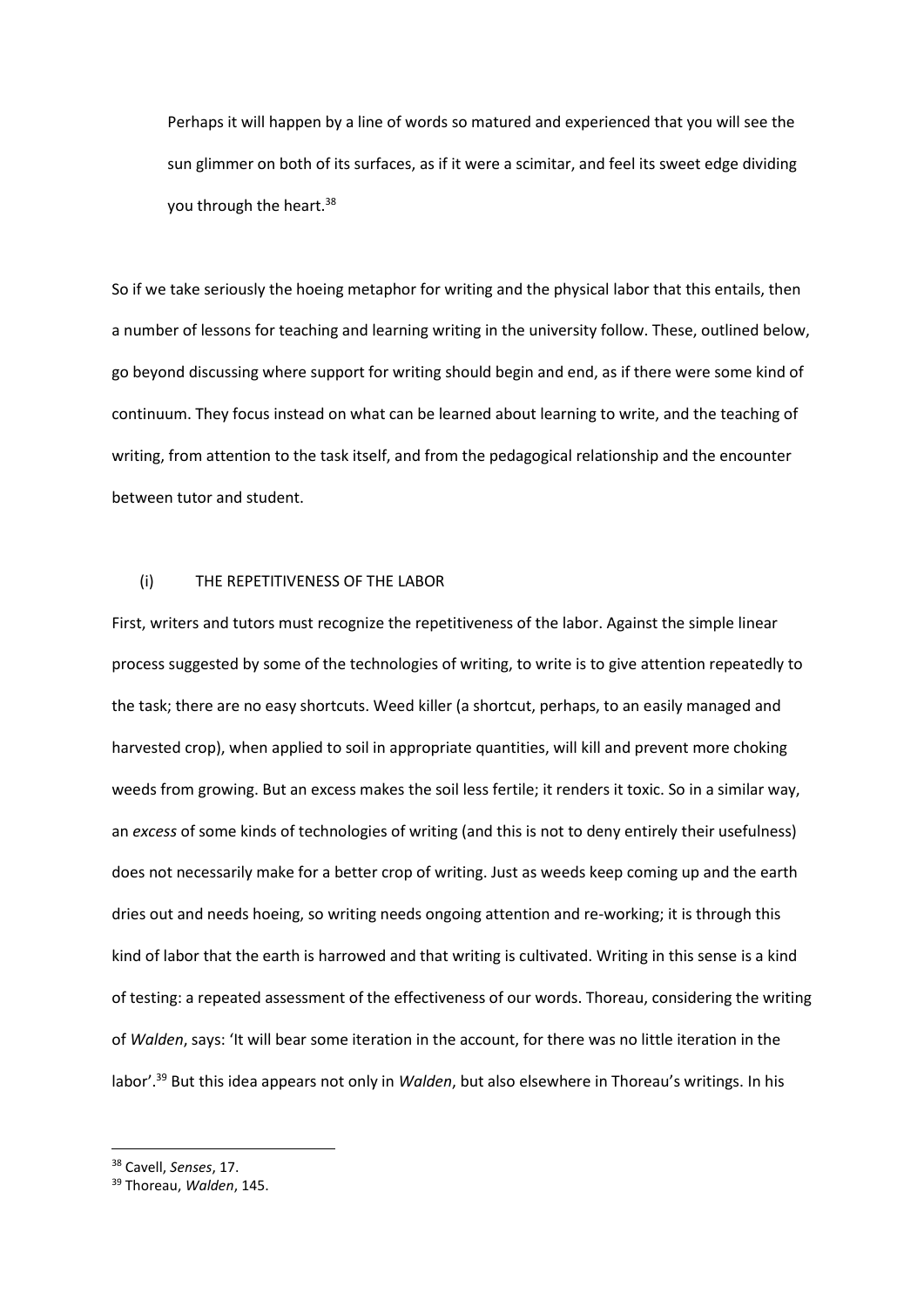journal entry, for example, for February 28<sup>th</sup> 1841, he writes this: 'Nothing goes by luck in composition. It allows no tricks...Every sentence is the result of a long probation'.<sup>40</sup>

## (ii) USING TECHNOLOGIES

Second, there is a lesson from Thoreau's experience of cultivating his bean field using very few aids, or technologies. In his account in *Walden* of his work on the bean field, Thoreau writes: 'As I had little aid from horses or cattle, or hired men or boys, or improved implements of husbandry, I was much slower, and became much more intimate with my beans than usual'.<sup>41</sup> So what does this say about the process of writing in general, and what light does the use of tools or technologies shed on academic writing in particular? It is not that we should be nostalgic for some kind of pretechnological golden era, or that we should eschew technology *per se*. The issue here is not with whether or not we should use technologies to support the development of academic writing; it is rather concerned with which technologies we use, and how. Some technologies that are helpful enable writers to see language as something that needs to be worked on – labored at. Other technologies suggest language as something that needs to be put in its (correct) place; such technologies are ones that not only divide us from our words, but also from our world. A reliance on the tools and technologies of writing (that lead to an unthinking, or strict, adherence to the handbook guidelines) separates us from the work of writing itself. Thoreau seems to be advocating a closeness to our writing, the value in being forced to confront it and to cultivate it through the sheer 'labor of the hands... pursued to the verge of drudgery'.<sup>42</sup> But what particular merit is there in this approach? Thoreau writes that when he continued to plant where others had begun to hoe, this elicited different forms of criticism and comment from his neighbours: 'Why is there no manure in the furrow?' 'Consider a little ash or plaster for the beans', 'This field bears no comparison with the crop from the neighbouring ones'. But for Thoreau, making these choices himself brought him closer

<sup>40</sup> Bode, *Journals*, 58.

<sup>41</sup> Thoreau, *Walden*, 141.

<sup>42</sup> Thoreau, *Walden*, 142.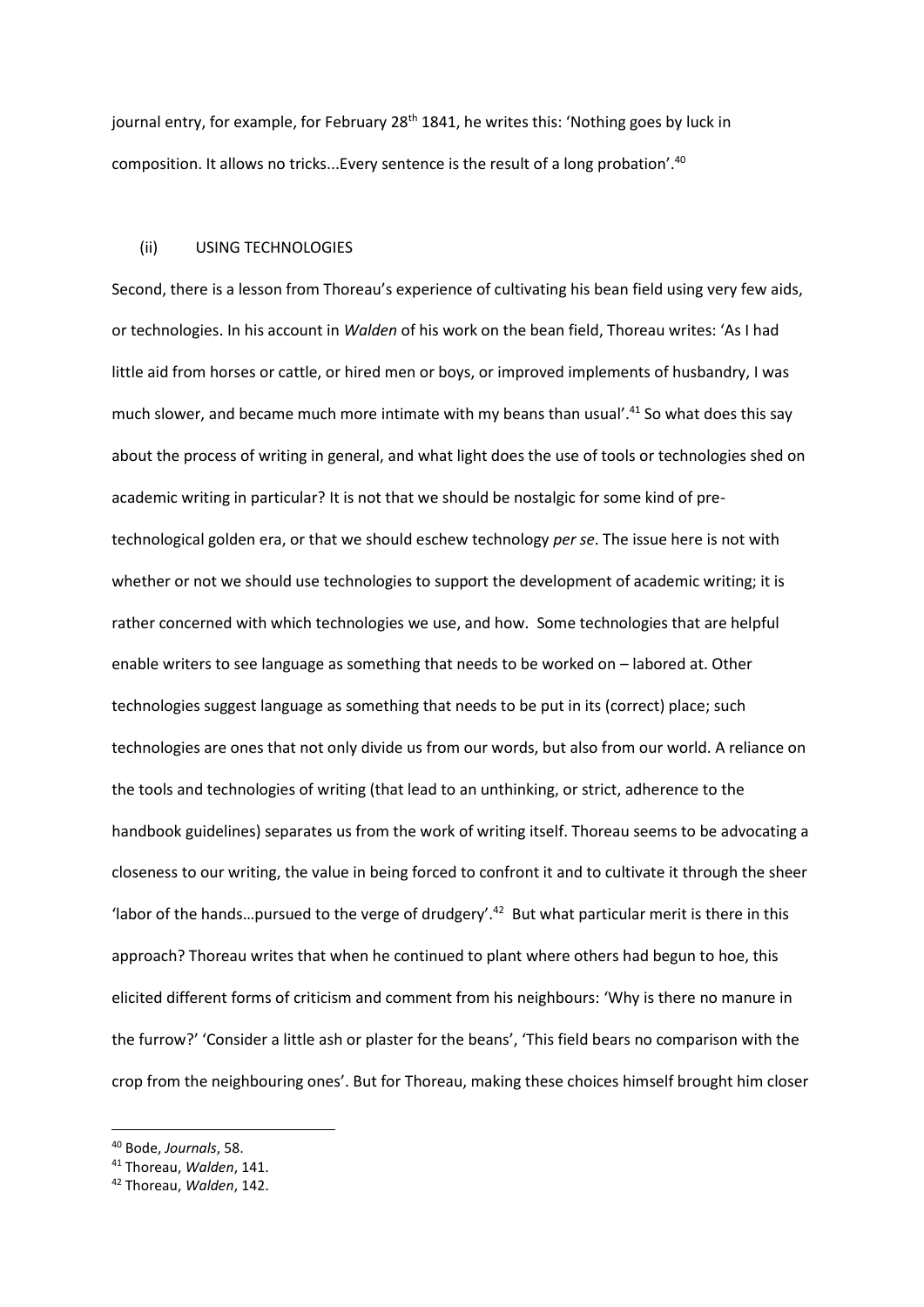to his work. And this had one distinct advantage, as he says: 'I came to know how I stood in the agricultural world'.<sup>43</sup> So for students, the closeness to their own writing that is as the result of the labor of confronting it and having to make decisions about it without the prescription that certain technologies bring, allows them to know where they stand in their own particular academic field.

# (iii) BEING LOST AND FINDING ONESELF

Third, we should take seriously how we allow students to be lost in the task of writing. When certain technologies of writing promise to demystify it, to provide a quick fix, to smooth the way, or to guarantee success, something important is pushed aside. What the technologies of writing generally, and outcome-driven approaches in Higher Education in particular, both fail to acknowledge, is what can be gained from being engrossed – or lost – in an endeavour. These are experiences of which Thoreau writes: 'It is a surprising and memorable, as well as a valuable experience, to be lost in the woods any time…Not till we are lost, in other words, not till we have lost the world, do we begin to find ourselves and realize where we are and the infinite extent of our relations'.<sup>44</sup> It is sometimes only when you are totally engaged in the activity, taken over by it – when you begin to write – that you know what it is you want to say, or are able to write. This idea of being taken over is one of which Cavell writes in relation to language more broadly. In his reading of *Walden*, he takes up Thoreau's reference to our relationship with language, and to the distinction that Thoreau draws between what he refers to as the mother tongue and the father tongue in language.<sup>45</sup> Thoreau associates the mother tongue with the naturalness and familiarity of our spoken language. But he contrasts this with what he terms the father tongue, most often associated with the written word. Thoreau writes:

<sup>43</sup> Thoreau, *Walden*, 142,

<sup>44</sup> Thoreau, *Walden*, 154.

<sup>45</sup> Cavell, *Senses*, 15-16.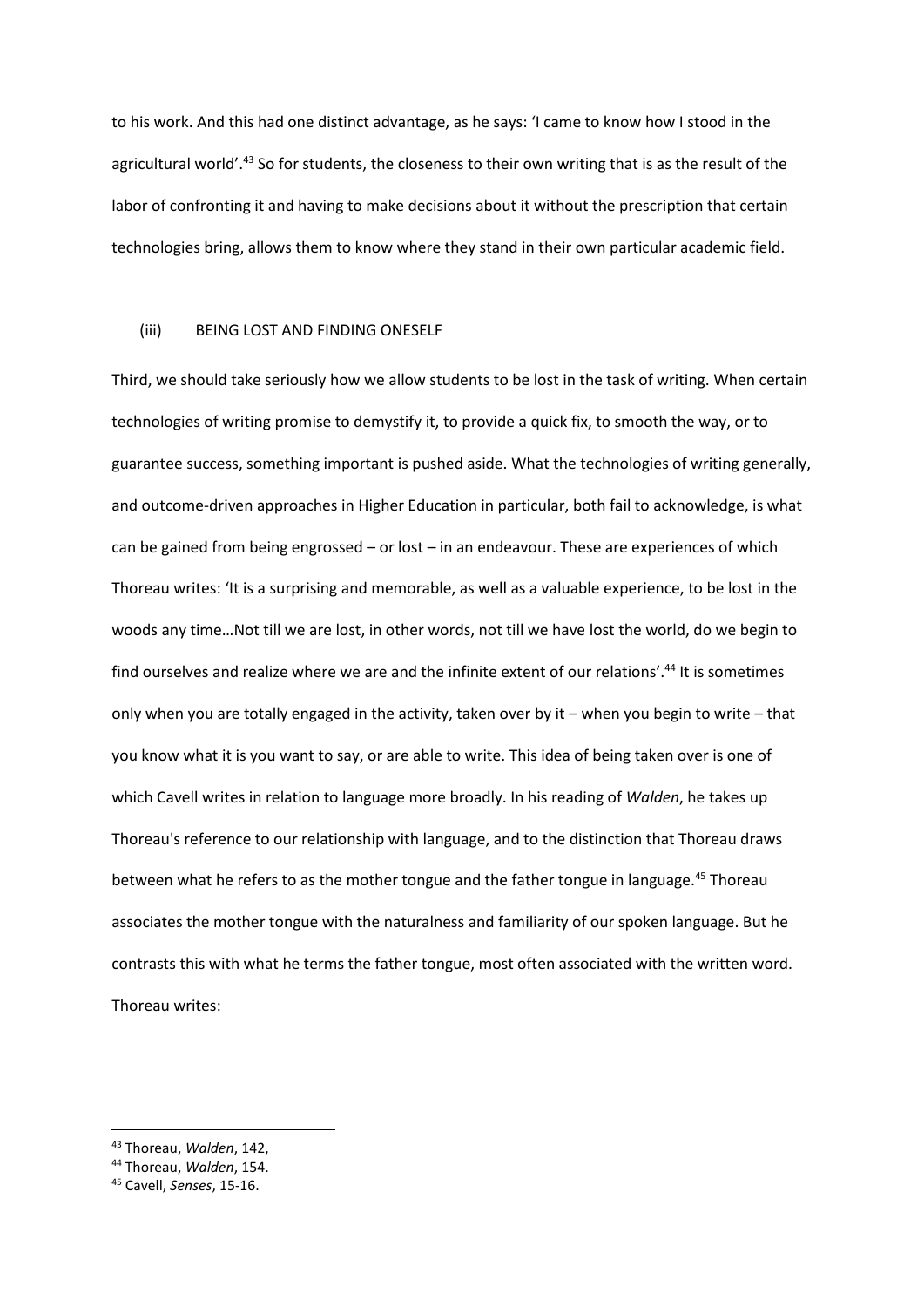It is not enough even to be able to speak the language…for there is a memorable interval between the spoken and the written language, the language heard and the language read. The one is commonly transitory, a sound, a tongue, a dialect merely, almost brutish, and we learn it unconsciously, like the brutes, of our mothers. The other is the maturity and experience of that; if that is our mother tongue, this is our father tongue, a reserved and select expression, too significant to be heard by the ear, which we must be born again in order to speak.<sup>46</sup>

Acquisition of the mother tongue is a necessary part of our initiation into the language community. But the familiarity that is so central to the mother tongue is also its potential danger: that it nurtures, as Naoko Saito claims, 'a state of conformity of the self to itself, and to language'.<sup>47</sup> In contrast, the father tongue signals a relationship to our words that is characterized by a kind of disorientation, a distance from the native language for which Cavell claims that a transformation akin to a re-birth - is required. Encountering the father tongue in language is our being taken over by words, and our having to find our place within them again. There is no sense of the authoritarian here, or of the priority of the father tongue over the mother tongue. Saito puts it like this: 'We need both an initiation into and departure from the language community'.<sup>48</sup> Being taken over by words being lost in them, or stopped in our tracks by them - is an invitation to us to re-consider our words to find our own voice.

But it is not only 'lost' in the sense of absorption in one's task, and in the written word, that can be understood from Thoreau's writings. What is also at stake is how one finds *oneself* again. Thoreau considers this when he writes (literally and metaphorically) of staying late in town and then of finding his way home [at night]:

<sup>46</sup> Thoreau, *Walden*, 93.

<sup>47</sup> Naoko Saito, "Perfectionism and the Love of Humanity: Democracy as a Way of Life after Dewey, Thoreau, and Cavell", *The Journal of Speculative Philosophy*, *New Series*, 20, No. 2, (2006): 98. <sup>48</sup> Saito, "Perfectionism", 99.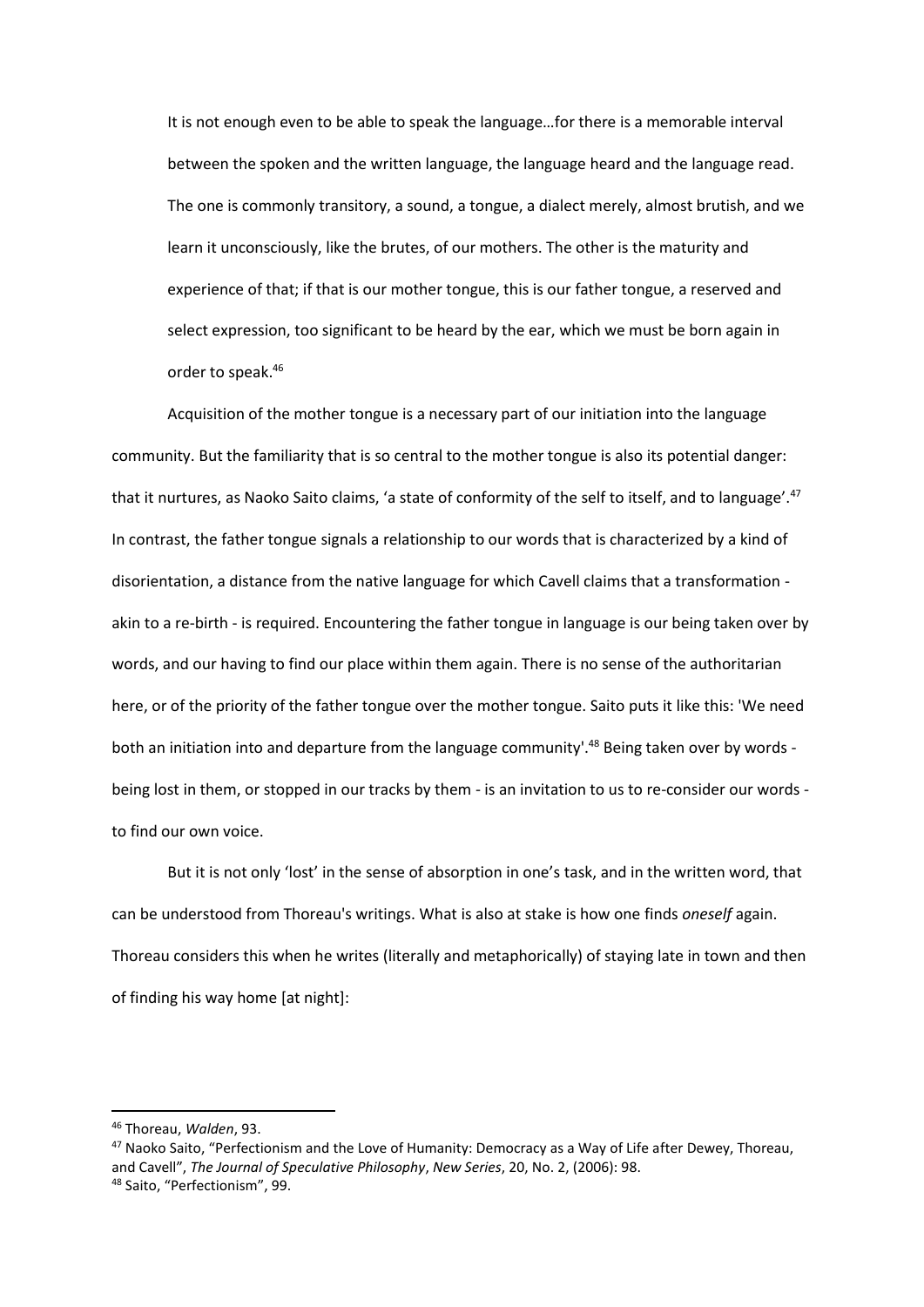It was very pleasant to launch myself into the night…I frequently had to look up at the opening between the trees above the path in order to learn my route, and, where there was no cart-path, to feel with my feet the faint track I had worn, or steer by the known relation of particular trees which I felt with my hands'.<sup>49</sup>

There is something very physical about finding your way here; something about feeling your way and setting your own markers that brings you closer to the task in a way that an aid such as a map would not. In the same way, learning how to write might be more educative if it sometimes involves being lost, and finding one's own way out. These ideas are beautifully illustrated in a scene from the American author, John Williams', novel, *Stoner*. <sup>50</sup> The central character, William Stoner, leaves his humdrum life on his parents' farm, to enter university to study agriculture. He finds little difficulty with the work in classes such as soil chemistry, but in compulsory classes on English literature Stoner's reaction is markedly different. The texts he is introduced to 'troubled and disquieted him in a way nothing had ever done before'.<sup>51</sup> He is introduced to Shakespeare's Sonnet 73. The instructor, Archer Sloane, asks Stoner directly the meaning of the sonnet. He cannot reply. Sloane reads the sonnet aloud, and asks the question of Stoner again. Stoner is entirely absorbed in the question, aware only of the light streaming through the windows in the room, the shadows cast, and the tension in his tightly-gripped fingers. He is seduced by the question, and by the text of the sonnet, to the extent that he is unable to articulate the response immediately: '"It means", he said and with a small movement raised his hands up toward the air; he felt his eyes glaze over as they sought the figure of Archer Sloane. "It means", he said again, and could not finish what he had begun to say'.<sup>52</sup> Stoner's labor in this scene, and in the subsequent weeks until his decision to change his major to literature, is in being absorbed in his task; in finding his own way.

<sup>49</sup> Thoreau, *Walden*, 153.

<sup>50</sup> John Williams, *Stoner*, (London: Vintage Books, 1965/2012).

<sup>51</sup> Williams, *Stoner*, 8.

<sup>52</sup> Williams, *Stoner*, 12.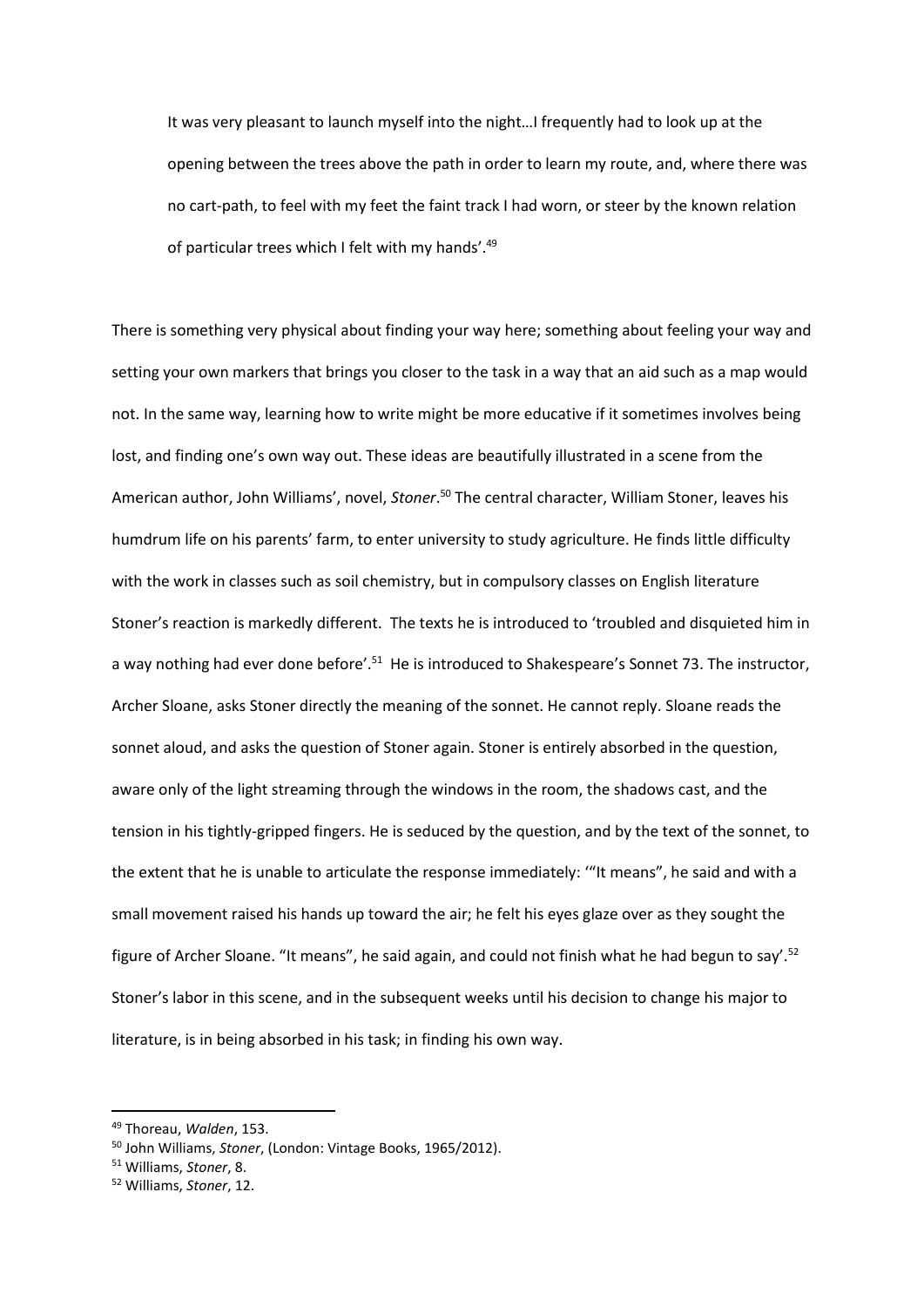### (iv) FINDING VOICE, AND THE ROLE OF THE TUTOR

The role of the tutor in supporting the development of students' writing, is, of course, a crucial one. Allowing students to be lost, and to find their own way does not abrogate the tutor from her responsibilities. To consider what the tutor's role might properly consist in, I turn to a second scene, this time from the 1944 Hollywood film, *Gaslight*, a film about which Cavell has written, most notably in his 1996 book *Contesting Tears: The Hollywood Melodramas of the Unknown Woman*. 53 Directed by George Cukor, the film portrays Paula, a young woman, and the niece of a murdered opera singer, Alice Alquist. The naive young Paula is seduced by the accompanist for her singing lessons, Gregory Anton, and they subsequently marry. Crucial to the plot is the fact that Gregory, unbeknown to Paula, is her aunt's murderer. Gregory, driven by the knowledge that Paula's aunt owned valuable jewels, persuades Paula to make their home in her aunt's old house in London so that he can secretly search for the jewels for his own gain. To this end, he needs Paula out of the way and, through manipulation and deceit, sets out to convince Paula of her own madness, a ploy that, if successful, will have her taken away. Gregory's tactics seem to work; Paula begins not to trust her own judgement, and we gradually see her loss of her reason, and the loss of her physical and metaphorical voice. Paula is hysterical at the noises she hears from the attic, and the intermittent dimming of the gas lights in the house (all because, unknown to her, her husband is frantically searching the attic for the jewels). A local detective, Cameron, recognizes Paula as she bears a striking resemblance to her aunt, whose murder case he investigated years before. He becomes suspicious of Gregory's comings and goings in night hours (to gain access to the attic though a secret external entrance). He suspects that Paula's demise is related to Gregory's strange behaviour, and takes it upon himself to help in some way. In the final scenes of the film, Cameron gains access to

<sup>53</sup> Stanley Cavell, *Contesting Tears: The Hollywood Melodrama of the Unknown Woman*, (Chicago: The University of Chicago Press, 1996).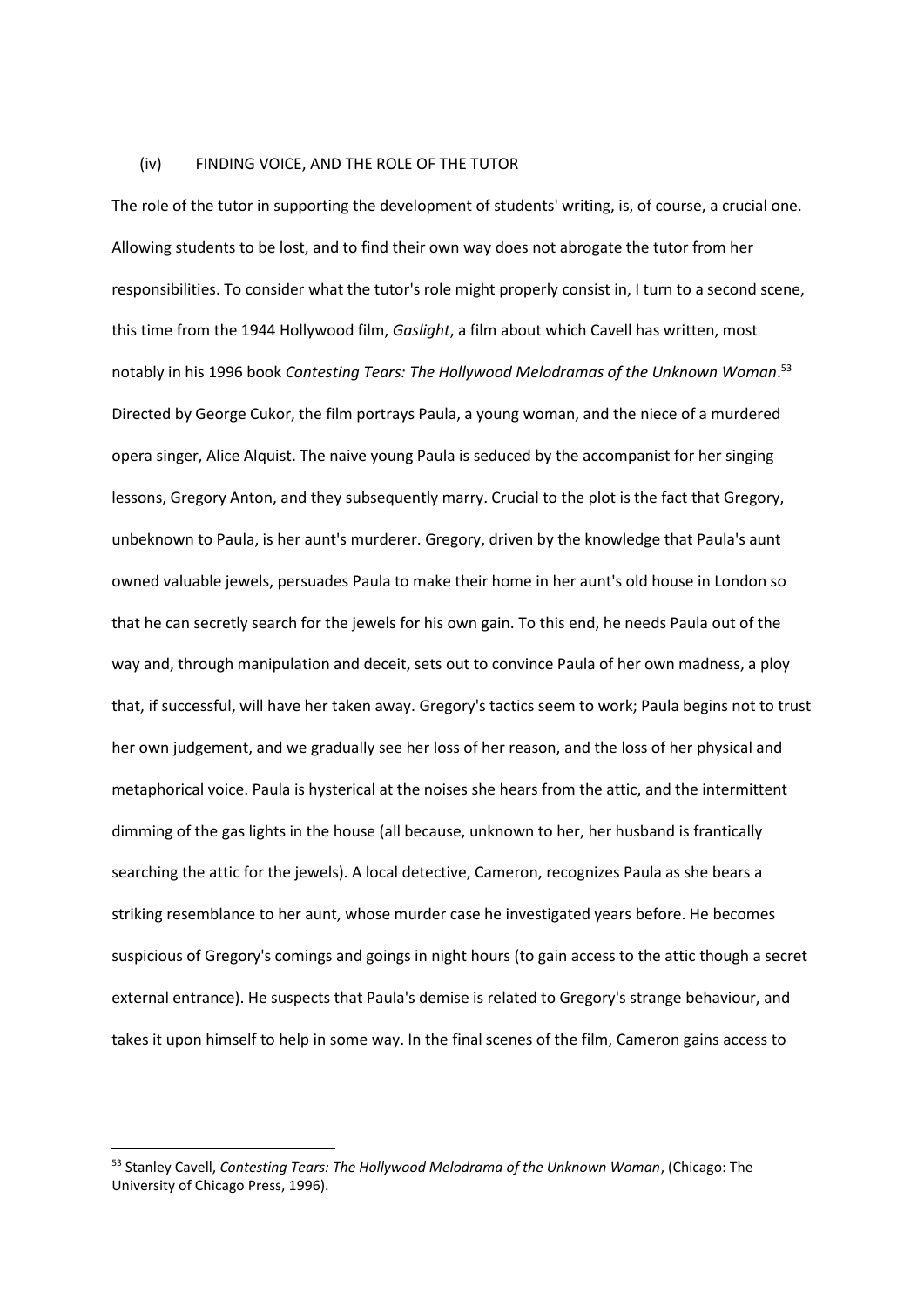the Anton house, and finds Paula, now in what Cavell calls the 'haunting of her existence'.<sup>54</sup> She seems unable to speak, not from any kind of aphasia, but from an inexpressiveness - an inability to say how things are for her.<sup>55</sup> Cameron seeks to facilitate Paula's recovery of voice, not by imposing a script - or we might say a technology of speaking - but by acting more as a voice coach, to enable Paula to find her *own* words. Cameron facilitates Paula's recovery - her awakening - by letting her find her voice, her own way with words, and in this she is aided by his promptings. Her recovery is through conversation, a turning of her thoughts such that what she voices is *her* conviction that the noises in the attic that have nearly driven her to derangement are those of her husband, madly searching for Alice Alquist's jewels. In a climactic scene towards the end of the film, the dialogue between Cameron and Paula runs like this:

*Cameron* Mrs. Anton, you know, don't you. You know who's up there?

*Paula* No, no.

*Cameron* Are you sure you don't?

*Paula* No. no. How could he be?

There are two aspects of Cameron's interaction with Paula that are worth drawing attention to in this context. First, Cameron makes no attempt to determine the form of Paula's speech through offering her a new script - say, a kind of salvation story - but allows her to arrive at her own words. Second, the marker of Paula's recovery of voice that is spoken in a scene shortly after this one, what Cavell terms her '*cogito ergo sum*',<sup>56</sup> is announced in her own words. When she announces to

<sup>54</sup> Stanley Cavell, *Cities of Words: Pedagogical Letters on a Register of the Moral Life*, (Cambridge MS: The Belknap Press of Harvard University Press), 13.

<sup>&</sup>lt;sup>55</sup> Cavell signals a broader issue than simply the loss, and recovery, of voice at an individual level. One aspect of his rich conception of the term is how he sees voice as part of his own philosophical project - and how some forms of philosophy have repressed voice. For Cavell, voice is also political; it is central to his discussions of to what we give, or refuse, our consent, and so to criteria in language. These ideas also relate to *Walden*, and to how Thoreau's task, both in his time at Walden Pond and in writing the text, was to put his words to the test of his community, to account for himself.

<sup>56</sup> Cavell, *Contesting Tears*, 47.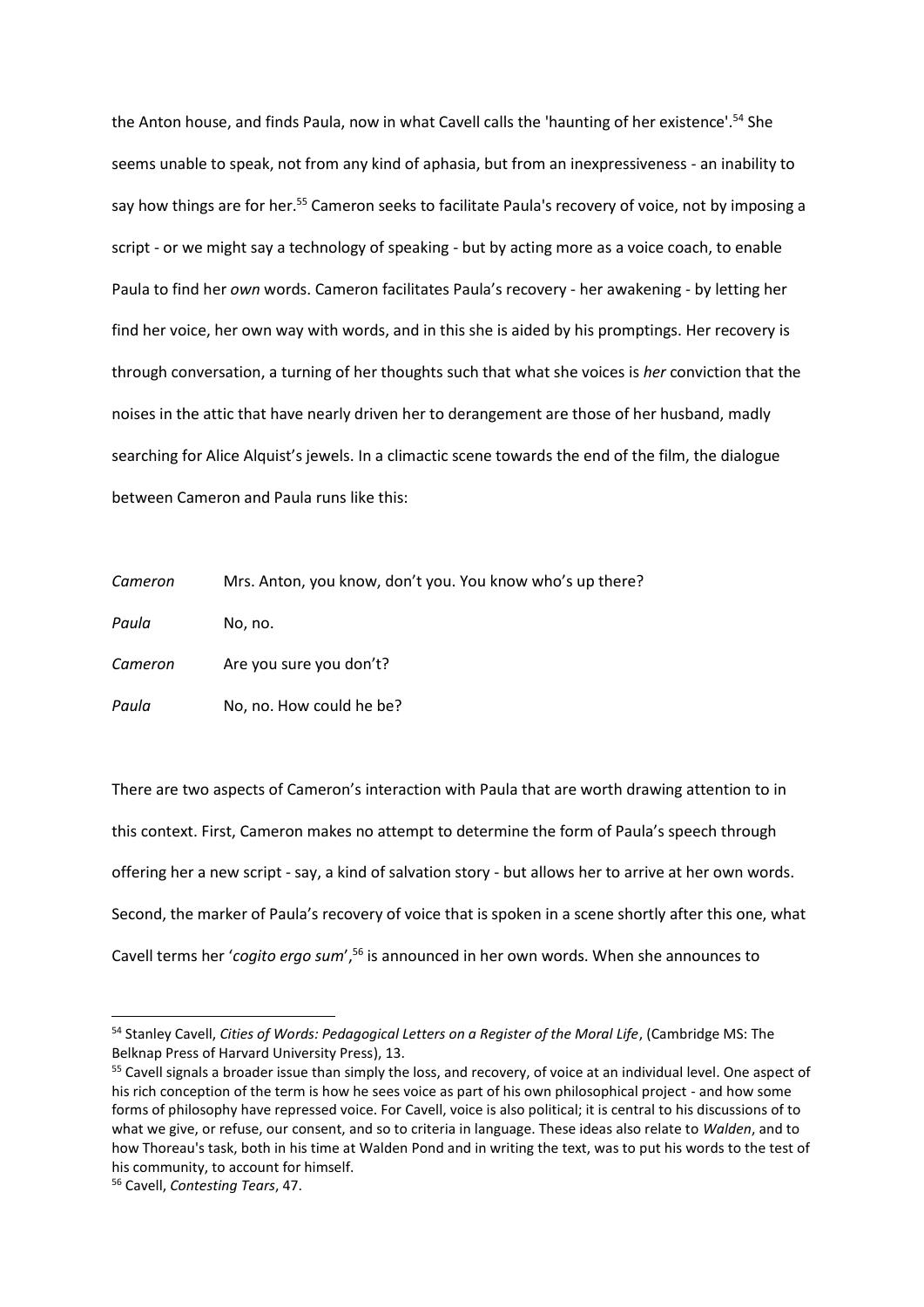Cameron 'I want to speak to my husband. I want to speak to him alone', the double meaning of 'alone' - that is, 'to my husband only', and 'on my own' - demonstrates that Paula has found a form of expression with which to confront Gregory. For Cavell this is a demonstration that 'the act of speech is hers to define'.<sup>57</sup>

This scene from *Gaslight* can also be thought of as a pedagogical one. Cameron, as the voice coach, stands alongside Paula. He does not offer her a script, or speak for her, but allows her to find the words that are near to her already. It is as if Cameron is persuaded that Paula's talking will in some way alter her reasoning and her capacity for voicing herself. Cameron does not direct Paula; his voice coaching consists of only the merest of nudges in a certain direction. Another point is significant: the voice coaching is not imposed. Cameron simply asks Paula: 'Will you let me come and talk to you sometime?' Cameron is aware that the process of coming to, finding or recovering the voice is an ongoing process; as he says in the final scene of the film: 'This will be a long night'. Paula first has to recognize not only the denial of her voice, and the denial of herself, but also the enormity of what the journey to recovery of her voice will entail. The night may be a long one; only gradually will the fog (that persists in the film as a metaphor of the fogging of her mind) begin to clear. But some kind of clouding is necessary; being lost, as Thoreau teaches, is the precursor to finding one's way out. What this perhaps demonstrates is that the finding of an academic voice in writing is not the same as adhering to the prescriptions laid down in certain textbook technologies; it is not - or at least it is not only - about this. It is rather an ongoing struggle, a continual loss and recovery of voice. Its development, through writing, is an expression of the worded nature of our individual and political lives.

CODA

<sup>57</sup> Cavell, *Contesting Tears*, 58.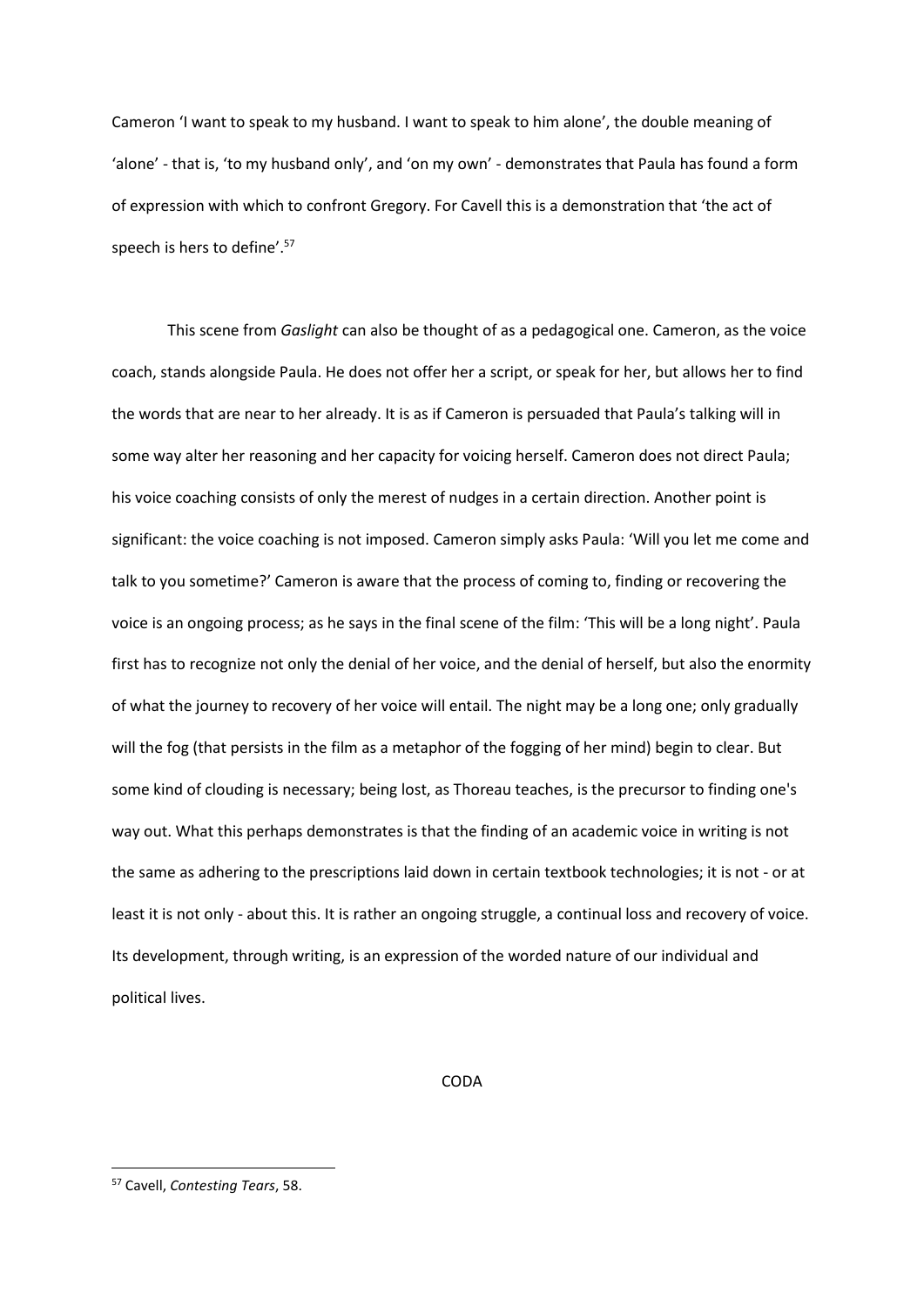One thing that Thoreau's 'experiment in living' at Walden Pond taught him was 'how easily and insensibly we fall into a particular route...How worn and dusty must be the highways of the world, how deep the ruts of tradition and conformity'.<sup>58</sup> These were Thoreau's reflections as he left Walden Pond. But this trope occurs iteratively throughout *Walden*; at the outset of his project, he also writes: 'I desire that there be as many different persons in the world as possible; but I would have each one be very careful to find out and pursue *his own* way, and not his father's, his mother's or his neighbor's instead'.<sup>59</sup> In thinking of writing in these terms, it is not that students should do as they please, ignoring the conventions in their discipline for endless creativity. Thoreau advocated the value of being lost, but would not deny that some (even well-worn) paths need to be travelled. Just as the possibilities afforded by hoeing rely on the hard labor of prior plowing, so the kind of pedagogy of writing that I am advocating depends upon the hard work of acquiring the very skills and abilities that realize such possibilities in writing. Novice plowers or hoers need to learn their craft. So too, novice writers need guidelines, and these should properly be taught as an induction into the academic community of writers. But academic writing in the university must consist in more than simply the learning of prescribed skills or the mimicking of certain practices. Part of what it is to write, is to recognize that these practices are the ones against which I test my own voice in my community. The tutor too has responsibilities: for her, it is to advocate the value of approaches that do not always settle, and to recognize the pedagogical value in unsettling as a way of finding one's own voice in writing. Such approaches open, rather than restrict, the possibilities of thought.

The rich metaphor of writing as hoeing counters the trend in many of the technologies of writing towards a smoothing of the ground, what Michael Peters,<sup>60</sup> and elsewhere Marina Garcés,<sup>61</sup>

<sup>58</sup> Thoreau, *Walden*, 288.

<sup>59</sup> Thoreau, *Walden*, 65.

<sup>60</sup> Michael Peters, "Academic Writing, Genres and Philosophy", *Educational Philosophy and Theory*, 40, No. 7, (2008): 819 - 831.

<sup>&</sup>lt;sup>61</sup> Marina Garcés, "The Standardization of Writing. Asphyxia of Philosophical Thought in Academia Today", O*pen Journal of Philosophy*, 3, No. 1, (2013): 39 – 46.